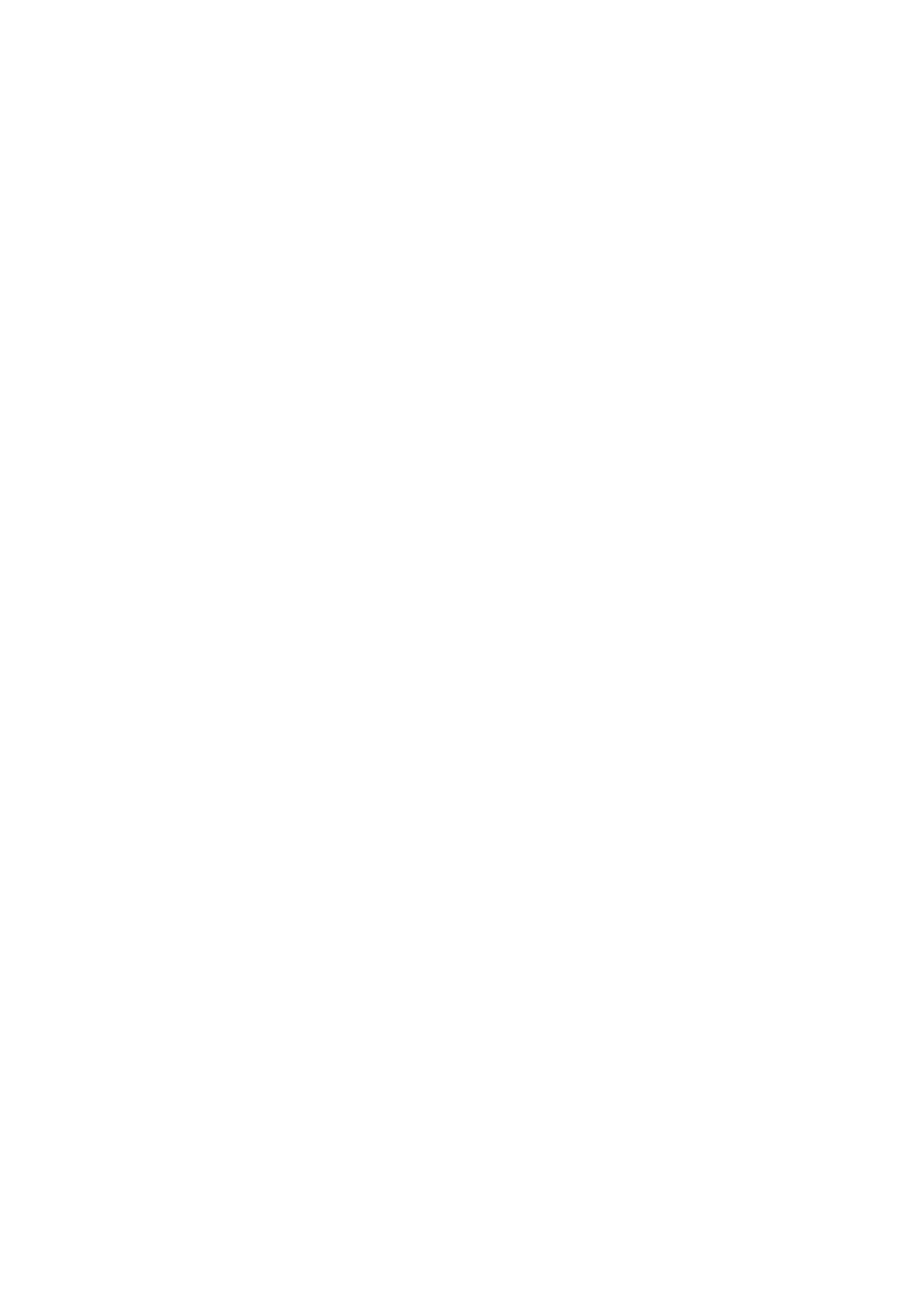## **Contents**

| 1. |     |                                                                               |  |  |  |  |
|----|-----|-------------------------------------------------------------------------------|--|--|--|--|
|    | 1.1 |                                                                               |  |  |  |  |
|    |     | Oversight / regulatory / supervisory bodies in the field of payment, clearing |  |  |  |  |
|    |     | Legal framework of payment and settlement infrastructures  8                  |  |  |  |  |
|    | 1.2 |                                                                               |  |  |  |  |
|    |     |                                                                               |  |  |  |  |
|    |     |                                                                               |  |  |  |  |
|    |     |                                                                               |  |  |  |  |
|    | 1.3 |                                                                               |  |  |  |  |
| 2. |     |                                                                               |  |  |  |  |
|    | 2.1 |                                                                               |  |  |  |  |
|    | 2.2 |                                                                               |  |  |  |  |
|    |     |                                                                               |  |  |  |  |
|    |     |                                                                               |  |  |  |  |
|    | 2.3 |                                                                               |  |  |  |  |
|    |     |                                                                               |  |  |  |  |
|    |     |                                                                               |  |  |  |  |
|    |     |                                                                               |  |  |  |  |
|    |     |                                                                               |  |  |  |  |
|    |     |                                                                               |  |  |  |  |
|    |     |                                                                               |  |  |  |  |
| 3. |     |                                                                               |  |  |  |  |
|    | 3.1 |                                                                               |  |  |  |  |
|    | 3.2 | The RTGS system: TARGET2-BE (see the descriptive Red Book chapter             |  |  |  |  |
|    |     |                                                                               |  |  |  |  |
|    |     |                                                                               |  |  |  |  |
|    |     |                                                                               |  |  |  |  |
|    | 3.3 |                                                                               |  |  |  |  |
|    |     |                                                                               |  |  |  |  |
|    |     |                                                                               |  |  |  |  |
|    |     |                                                                               |  |  |  |  |
|    |     |                                                                               |  |  |  |  |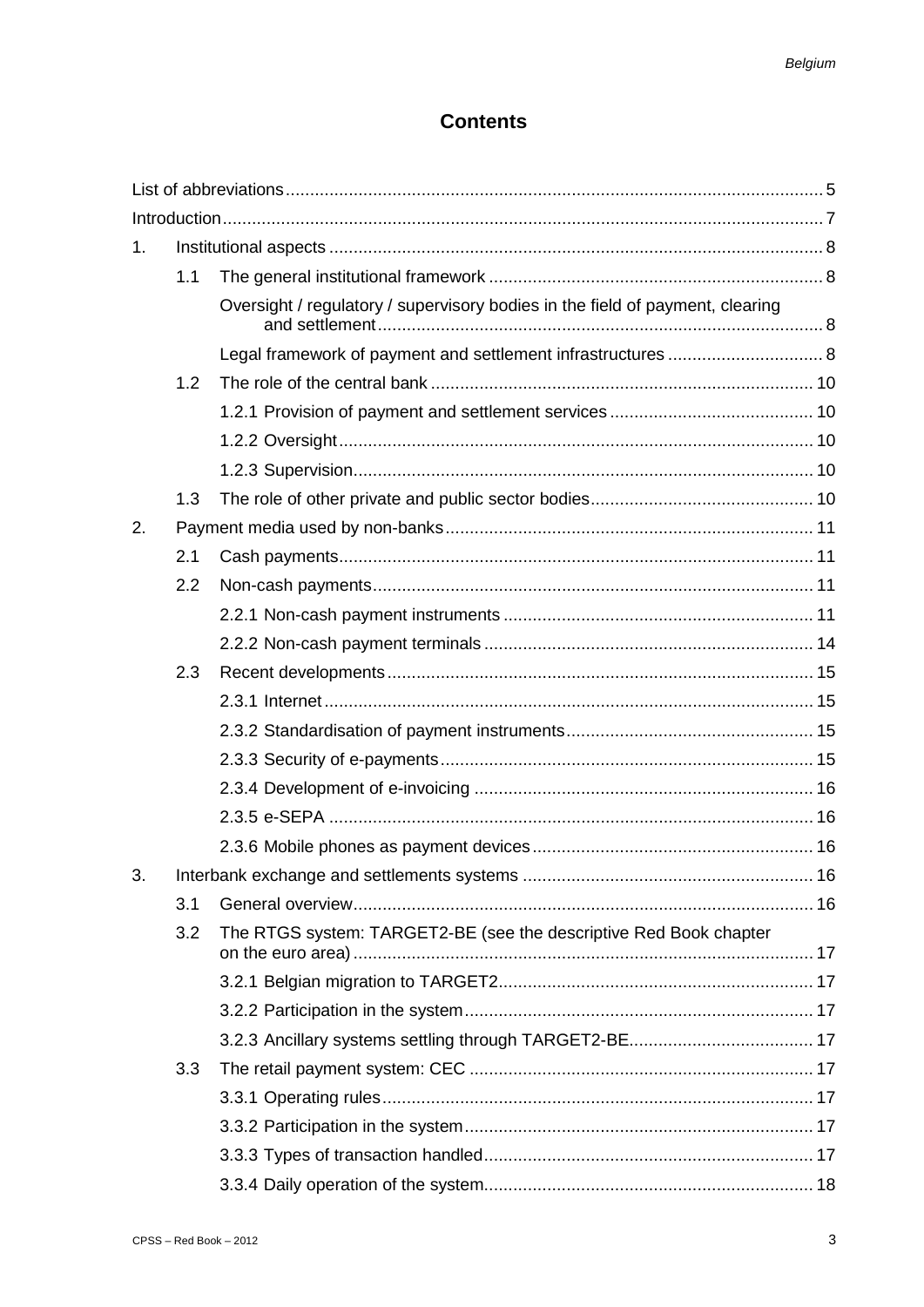| 4. |     |  |
|----|-----|--|
|    | 4.1 |  |
|    |     |  |
|    |     |  |
|    |     |  |
|    |     |  |
|    |     |  |
|    | 4.4 |  |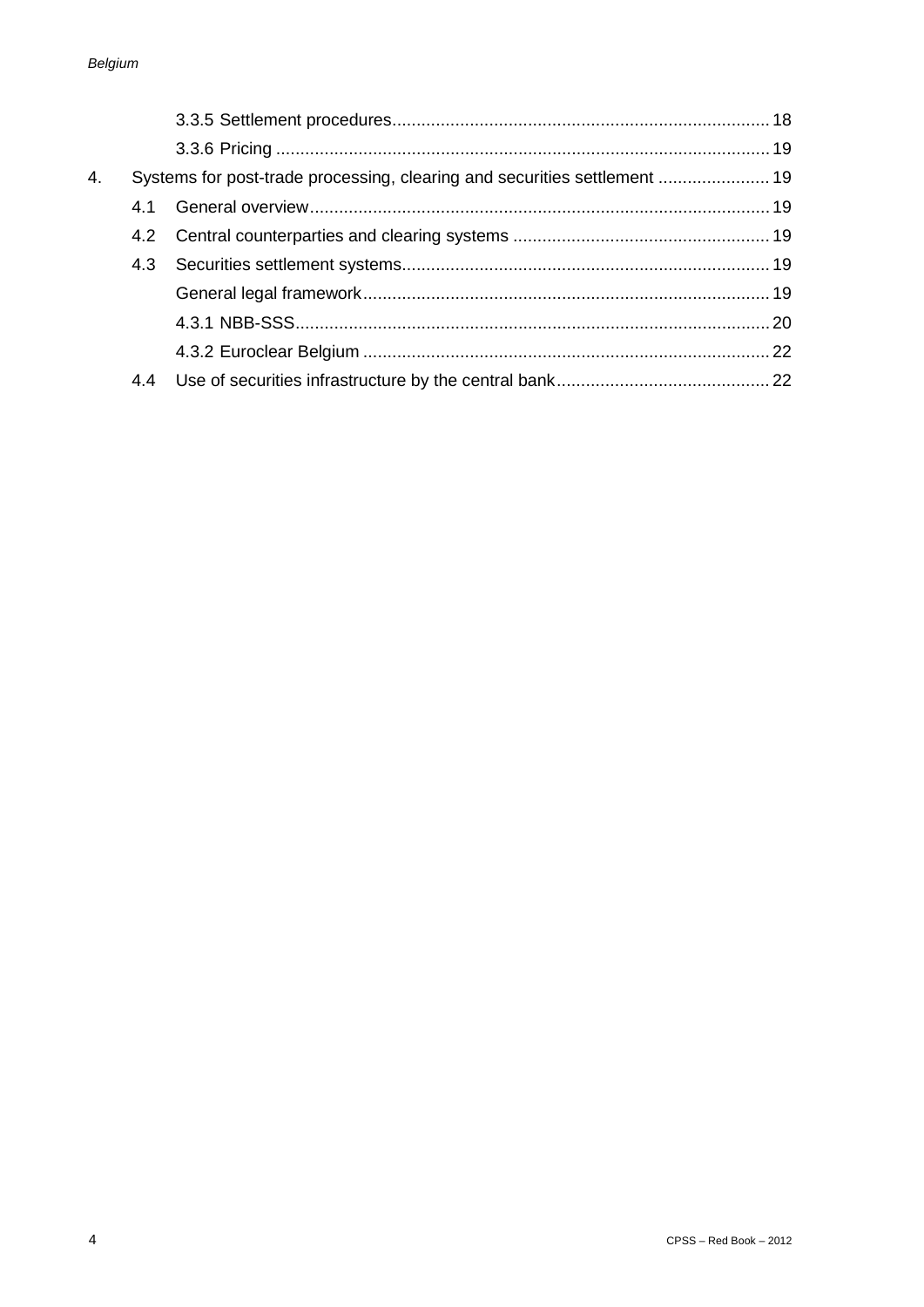## **List of abbreviations**

| <b>ACH</b>         | <b>Automated Clearing House</b>                                                                                                                                           |  |  |
|--------------------|---------------------------------------------------------------------------------------------------------------------------------------------------------------------------|--|--|
| <b>BCC</b>         | <b>Bank Card Company</b>                                                                                                                                                  |  |  |
| <b>CBFA</b>        | Banking, Finance and Insurance Commission – Commission<br>bancaire, financière et des Assurances (CBFA) / Commissie voor<br>het Bank, Financie- en Assurantiewezen (CBFA) |  |  |
| <b>CEC</b>         | Centre for Exchange and Clearing – Centre d'Echange et de<br>Compensation (CEC) / Uitwisselingscentrum en Verrekening (UCV)                                               |  |  |
| $CVH - TCE - CPCB$ | Centralised processing of commercial bills – Centrale Verwerking<br>Handelspapier / Traitement Centralisé d'Effets de Commerce                                            |  |  |
| <b>FSMA</b>        | Financial Services and Markets Authority – formerly CBFA                                                                                                                  |  |  |
| <b>ICSD</b>        | <b>International Central Securities Depository</b>                                                                                                                        |  |  |
| <b>NBB</b>         | National Bank of Belgium - Banque Nationale de Belgique (BNB) /<br>Nationale Bank van België (NBB)                                                                        |  |  |
| <b>POS</b>         | Point of sale                                                                                                                                                             |  |  |
| <b>PPS</b>         | Protected payment system                                                                                                                                                  |  |  |
| <b>SCT</b>         | <b>SEPA Credit Transfer</b>                                                                                                                                               |  |  |
| <b>SDD</b>         | <b>SEPA Direct Debit</b>                                                                                                                                                  |  |  |
| <b>SEPA</b>        | Single Euro Payments Area                                                                                                                                                 |  |  |
| TARGET2-BE         | The TARGET2 component system of the National Bank of Belgium                                                                                                              |  |  |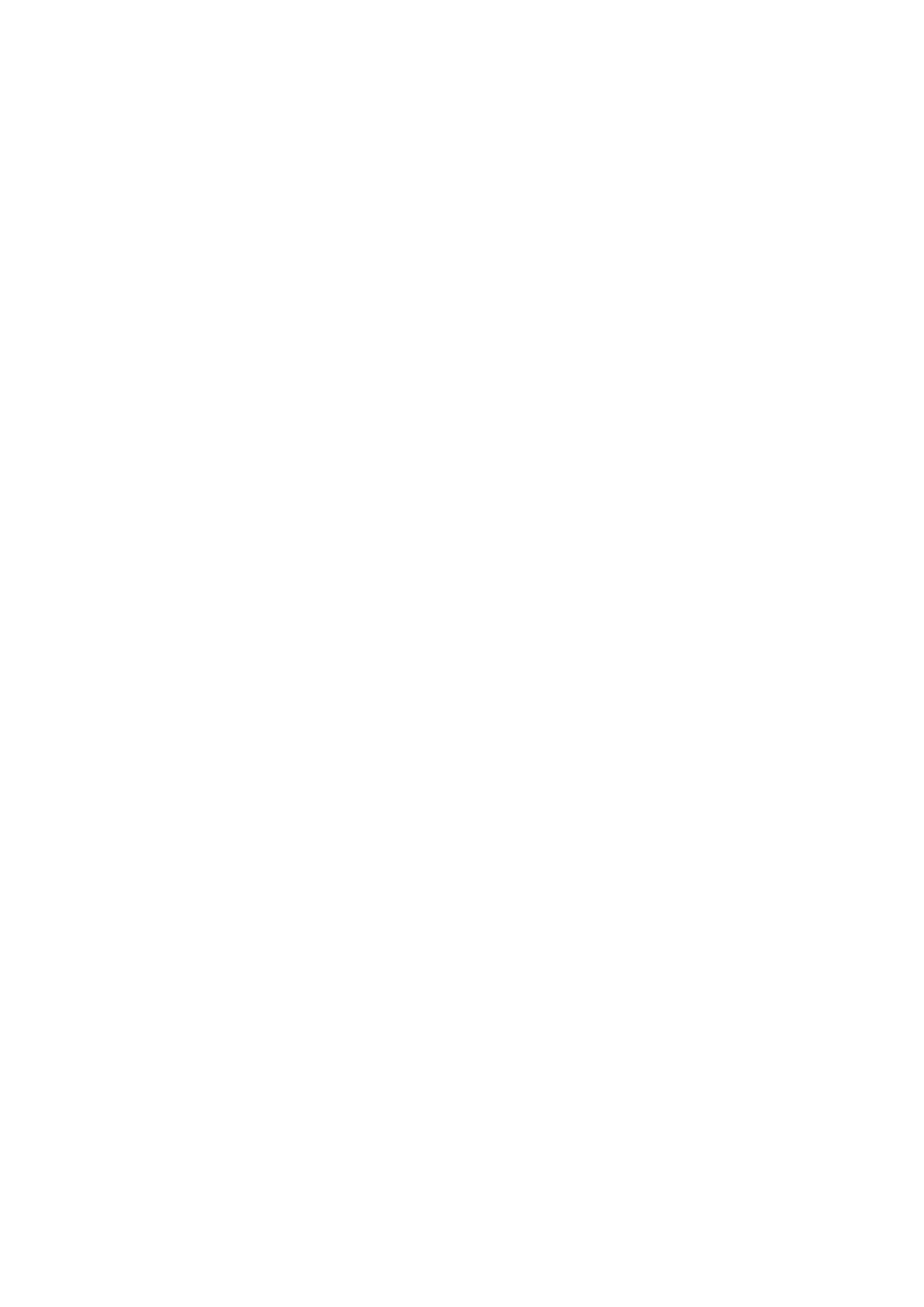## **Introduction**

A number of payment and securities settlement systems are located in Belgium. The National Bank of Belgium (NBB) is involved in the provision of payment and settlement services; ie it manages the interbank settlement systems Centre for Exchange and Clearing (CEC) and TARGET2-BE (the national RTGS system for large-value payments (formerly ELLIPS).<sup>1</sup> The NBB also operates the NBB-SSS for dematerialised government and corporate bonds.

The NBB oversees, or takes part in, international cooperative oversight arrangements for the following systems:

- SWIFT;
- the securities settlement systems Euroclear Bank, Euroclear SA/NV, Euroclear Belgium, and NBB-SSS;
- the central counterparty LCH.Clearnet;
- the card payment schemes Atos Worldline and Mastercard Europe; and
- the payment systems CEC, TARGET2, and CLS.

Since 1 April 2011, the NBB has been responsible for the prudential supervision of Euroclear Bank, Euroclear SA/NV, and payment institutions (including providers of mobile payments and Atos Wordline).

Payment and securities settlement systems, payment service providers or payment instruments are governed mainly by specific legislation or regulations, most of which implement EU directives.

Following on from the widespread use of credit transfers, direct debits and card payments, internet banking and mobile payments are becoming increasingly popular, as are new electronic payments methods, such as electronic bill presentation and payment. E-invoicing, or the electronic exchange of invoices between businesses and their customers, is also helping to drive the development of electronic payments.

Belgian bank customers have been able to use the Single Euro Payments Area (SEPA) Direct Debit instrument since November 2009, and they also have access to the SEPA Cards Framework. The SEPA instruments allow customers to use standardised payment instruments for payments throughout the SEPA area, making international payments as efficient and easy as domestic ones.

Three different securities settlement systems are established in Belgium: NBB-SSS (for government and corporate bonds), Euroclear Belgium (formerly CIK, see the descriptive Red Book chapter on the euro area) and the ICSD Euroclear Bank (see the descriptive Red Book chapter on the euro area). Euroclear Bank and Euroclear Belgium are part of the Euroclear Group that also includes the CSDs of France (Euroclear France), the Netherlands (Euroclear Nederland), the UK (Euroclear UK & Ireland), Sweden (Euroclear Sweden) and Finland (Euroclear Finland). Following the restructuring of the Euroclear Group in 2005, Euroclear SA/NV, a financial holding company established in Belgium, has become the parent company of the Euroclear Group (I)CSDs providing common services to the group entities. In 2009, the ESES platform was launched integrating the settlement activity of the securities settlement systems of Euroclear Belgium, Euroclear France and Euroclear Nederland (see the descriptive Red Book chapter on the euro area).

-

 $1$  ELLIPS was replaced by the Belgian component of TARGET2 in February 2008.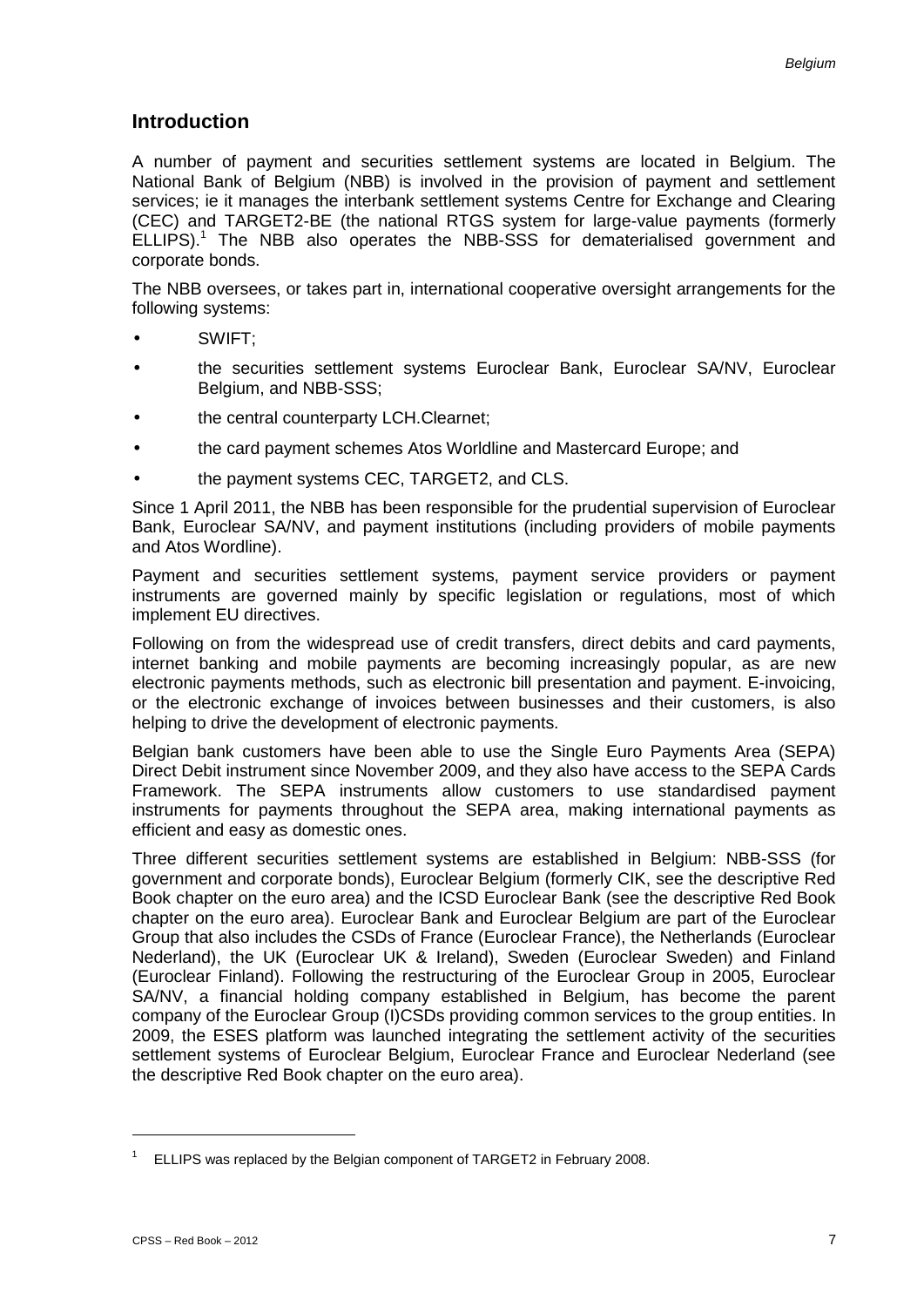## **1. Institutional aspects**

## **1.1 The general institutional framework**

#### *Oversight / regulatory / supervisory bodies in the field of payment, clearing and settlement*

The NBB is responsible for the oversight of payment and securities settlement systems pursuant to Article 8 of the Organic Law of 1998 that established the NBB as a member of the ESCB.

Since 1 April 2011, the NBB has also been the prudential supervisor of electronic money institutions, settlement institutions (organismes de liquidation / vereffeningsinstellingen), clearing institutions (organismes de compensation / verrekeningsinstellingen) and of payment institutions pursuant to the new Articles 12*bis* and 36 Section 2 of the NBB Organic Law.

The FSMA is the market authority for settlement and clearing institutions and is responsible for monitoring and approving their operating rules.

### *Legal framework of payment and settlement infrastructures*

Payment and securities settlement systems, payment service providers or payment instruments are governed mainly by specific legislation or regulations, which are often implementations of EU directives. The following legislation is generally applicable to payment and settlement infrastructures and payment service providers:

- The Law on the legal status and supervision of credit institutions (22 March 1993), which aims to protect the savings of the public and to safeguard the smooth functioning of the credit system by laying down rules for the establishment and the operation of the credit institutions as well as for the supervision of the latter. Furthermore, the Law on the legal status and supervision of credit institutions contains a chapter on netting between most financial institutions. The law seeks to guarantee the legal certainty of offsetting agreements for debts between two or more credit institutions, where one of these institutions is involved in bankruptcy or in any other case involving concurrent claims governed by Belgian law.
- Explicit recognition is given, through Article 157 of the Law on the legal status and supervision of credit institutions, to the legal validity of bilateral or multilateral offsetting agreements for claims between credit institutions themselves and between credit institutions and a clearing house, as well as to "close-out" agreements (express termination clauses in the event of bankruptcy or other default situations). These agreements are legally binding and enforceable against third parties (including a liquidator), subject to the conditions defined in this provision. In particular, it is clear that the claims to be offset no longer need to be related.
- The Law on the legal status and supervision of credit institutions (22 March 1993) also contains provisions related to electronic money and the prudential supervision of electronic money institutions. These provisions will remain in force until the new Electronic Money Directive 2009/110/CE is transposed into Belgian law in the course of 2011. The provisions of this new directive will be inserted into a new chapter in Belgian law that regulates the prudential supervision of payment institutions.
- The law relating to the supervision of payment institutions, to the access to the activity of payment service provider and to the access to payment systems (21 December 2009). This law transposes mainly Title II (prudential supervision of payment institutions) of the Payments Services Directive (PSD) into Belgian law.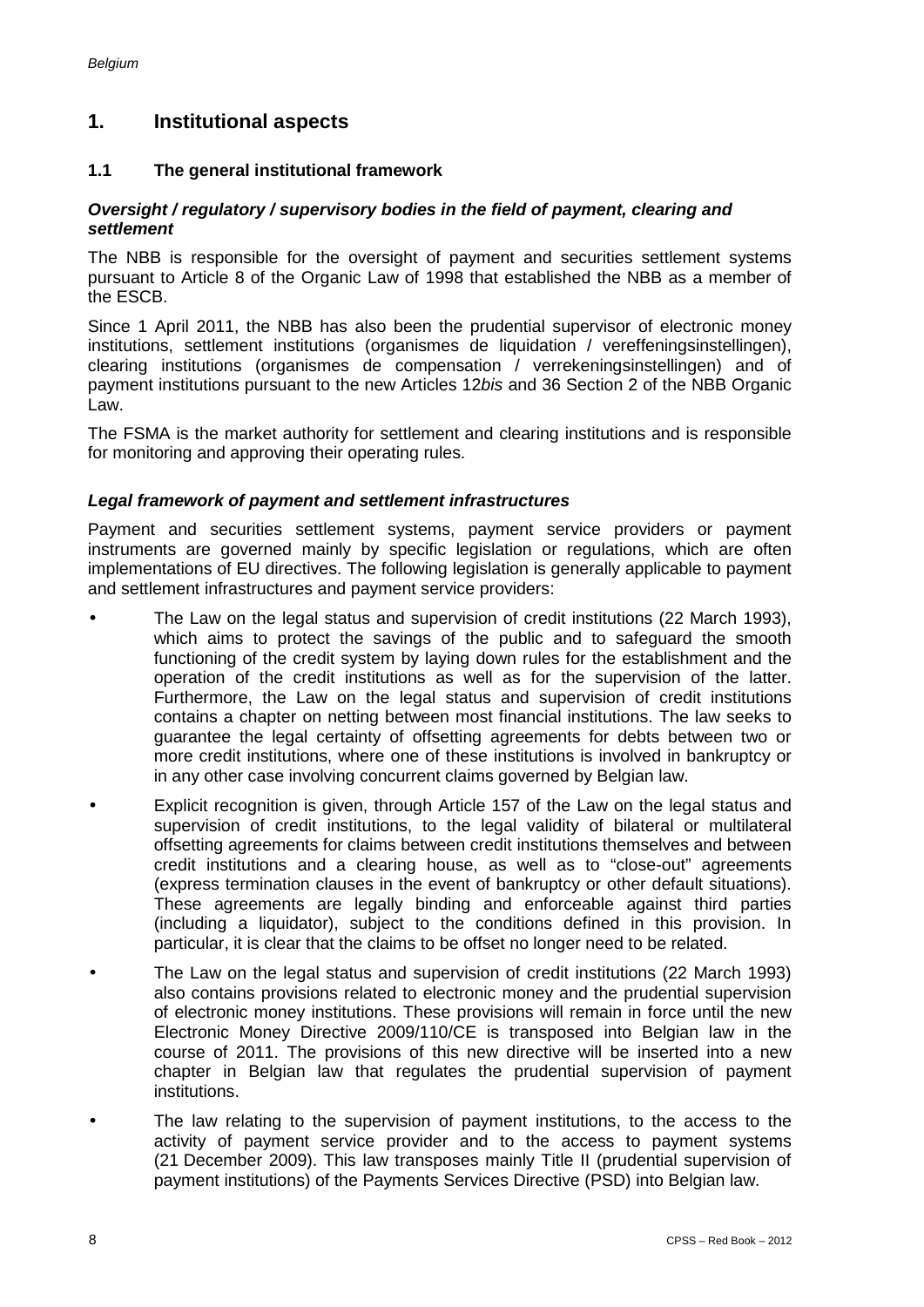- The Law on the settlement finality of payments (law on "settlement finality", 28 April 1999) which implements Directive 98/26/EC and protects the finality of transfer orders and of netting in payment and securities settlement systems. Moreover, Article 9 of this law goes beyond the directive in stating that cash settlement accounts held with an operator or a settlement agent of a securities settlement system may not be blocked by a participant (other than the operator or the settlement agent of the system), a counterparty or a third party.
- Article 8 of the Organic Law of the NBB (22 February 1998), which entrusts the NBB with supervisory powers over clearing, payment and securities settlement systems (see Section 1.2).

The following legislation applies to securities settlement systems:

- (i) The various statutes constituting the Belgian securities legal regime, ie the Laws of 2 January 1991 and 22 July 1991 and Articles 468 and following of the Belgian dematerialised Royal Decree no 62 for fungible securities. These legislations contain essential provisions ensuring asset protection and access to the securities in case of insolvency of the intermediary (revindication rights).
- (ii) Article 9 of the Law of 28 April 1999 on settlement finality, Article 10 and 12bis of the Law of 2 January 1991, Article 11 of the co-ordinated Royal Decree no 62 and Article 472 of the Belgian Company Code provide for the prohibition of upper tier attachment.
- (iii) The legislation contains a specific prohibition against the use by depositaries of their customers' assets for own-account transactions (Article 5 of the Law of 2 January 1991 and Article 148 Section 3 of the Law of 6 April 1995) and Article 77 of the Law of 6 April 1995 imposes segregation and identification requirements on credit institutions and stock brokers (beursvennootschappen / sociétés de bourse) established in Belgium.

Regarding payment systems and payment instruments and services, the following legislation is also relevant:

The Law of 10 December 2009 relating to payment services, which transposes Titles I, III, IV and V of the EU Payment Services Directive into Belgian law. This law contains provisions concerning payment services carried out in Belgium (transparency of conditions and information requirements, rights and obligations of payment service providers and payment service users in relation to payment services). The Law of 22 December 2009 modifying the Law of 2 August 2002 also contains provisions relating to infringements to the law on payment services.

The Law of 21 December 2009 also contains rules relating to:

- the types of entity that may provide payment services in Belgium (Article 5, which transposes Article 1 of the PSD);
- access to payment systems in Belgium (Article 49, which transposes Article 28 of the PSD). Most payment instruments used in Belgium are regulated by the provisions of the Law of 10 December 2009 on payment services. Some payment instruments outside its scope are regulated by a specific law (see for example the Law on cheques of 1 March 1961);
- Regulation 924/2009 on cross-border payments in the European Community which obliges payment service providers to charge the same price for cross-border payments in euros up to EUR 50,000 as for corresponding euro-denominated national payments; and
- Regulation 1781/2006 on information on the payer accompanying transfers of funds.

L.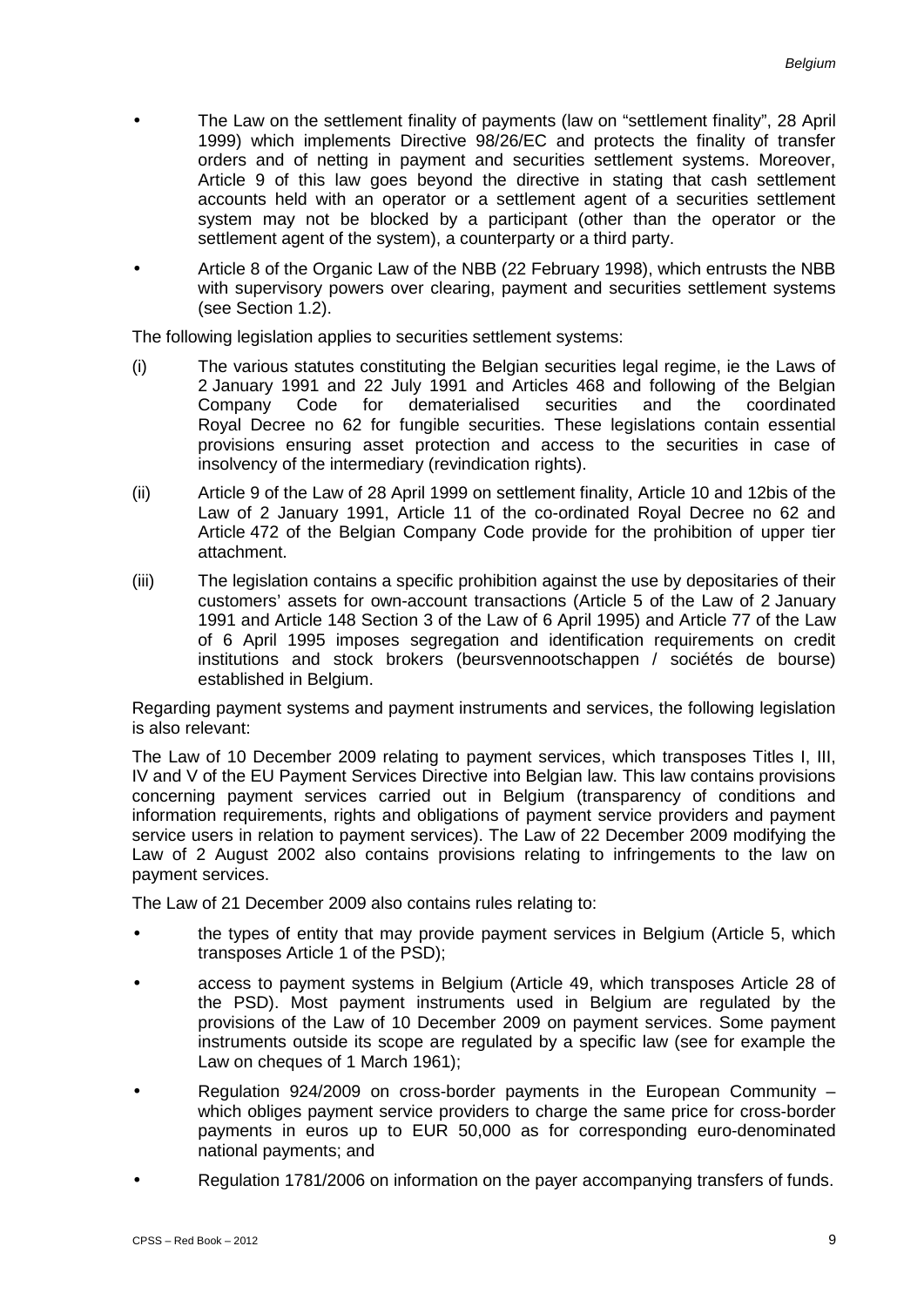In addition to this legislation, relations between payment service providers, consumers and retailers are governed mainly by contractual agreements.

## **1.2 The role of the central bank**

### *1.2.1 Provision of payment and settlement services*

The NBB is closely involved in the Belgian interbank clearing mechanisms: it runs and manages the CEC (an ACH for retail payments) and TARGET2-BE (the Belgian component of the TARGET2 RTGS system). Furthermore, the NBB also operates the NBB-SSS for dematerialised government and corporate bonds.

### *1.2.2 Oversight*

In accordance with Article 8 of its Organic Law of February 1998, the NBB is in charge of the oversight that ensures the efficient and sound operation of clearing and payment systems. Article 23 Section 3 of the Law of 2 August 2002 reaffirms the legal basis for NBB's oversight of securities settlement systems.

The NBB oversees or takes part in international cooperative oversight arrangements for the following systems:

- the securities settlement systems (and associated institutions): Euroclear Bank, Euroclear SA/NV, Euroclear Belgium, NBB-SSS;
- CCP: LCH.Clearnet SA;
- card payment schemes: Atos Worldline, Mastercard Europe; and
- payment systems: CEC, TARGET2 and CLS.

For SWIFT a cooperative oversight arrangement exists among the central bank overseers of the G10 and the ECB in which the NBB acts as leading overseer of SWIFT (see the descriptive Red Book chapter on international payment arrangements).

### *1.2.3 Supervision*

With effect from 1 April 2011, the NBB is responsible for prudential supervision of credit institutions, including electronic money institutions, investment firms with the status of stock market investment firms, insurance companies, reinsurance companies, mutual guarantee companies, clearing agencies, settlement agencies and agencies similar to settlement agencies and payment institutions. The new Financial Services and Markets Authority (FSMA), formerly the Belgian Banking Finance and Insurance Commission (CBFA), has responsibility for financial market supervision and consumer protection. This "Twin Peaks" model was established by the Belgian Law of 2 July 2010.

The NBB is also responsible for the prudential supervision of Euroclear Bank, Euroclear SA/NV and payment institutions (including providers of mobile payments and Atos Wordline).

### **1.3 The role of other private and public sector bodies**

Other private and public sector bodies in the field of payment and securities systems are:

The new Financial Services and Markets Authority (FSMA), formerly the Belgian Banking Finance and Insurance Commission (CBFA) which has responsibility for financial market supervision and consumer protection. As of 1 May 2012, the FSMA took over the responsibilities of the Securities Regulation Fund (SRF) for the supervision of account administration for dematerialised public debt securities.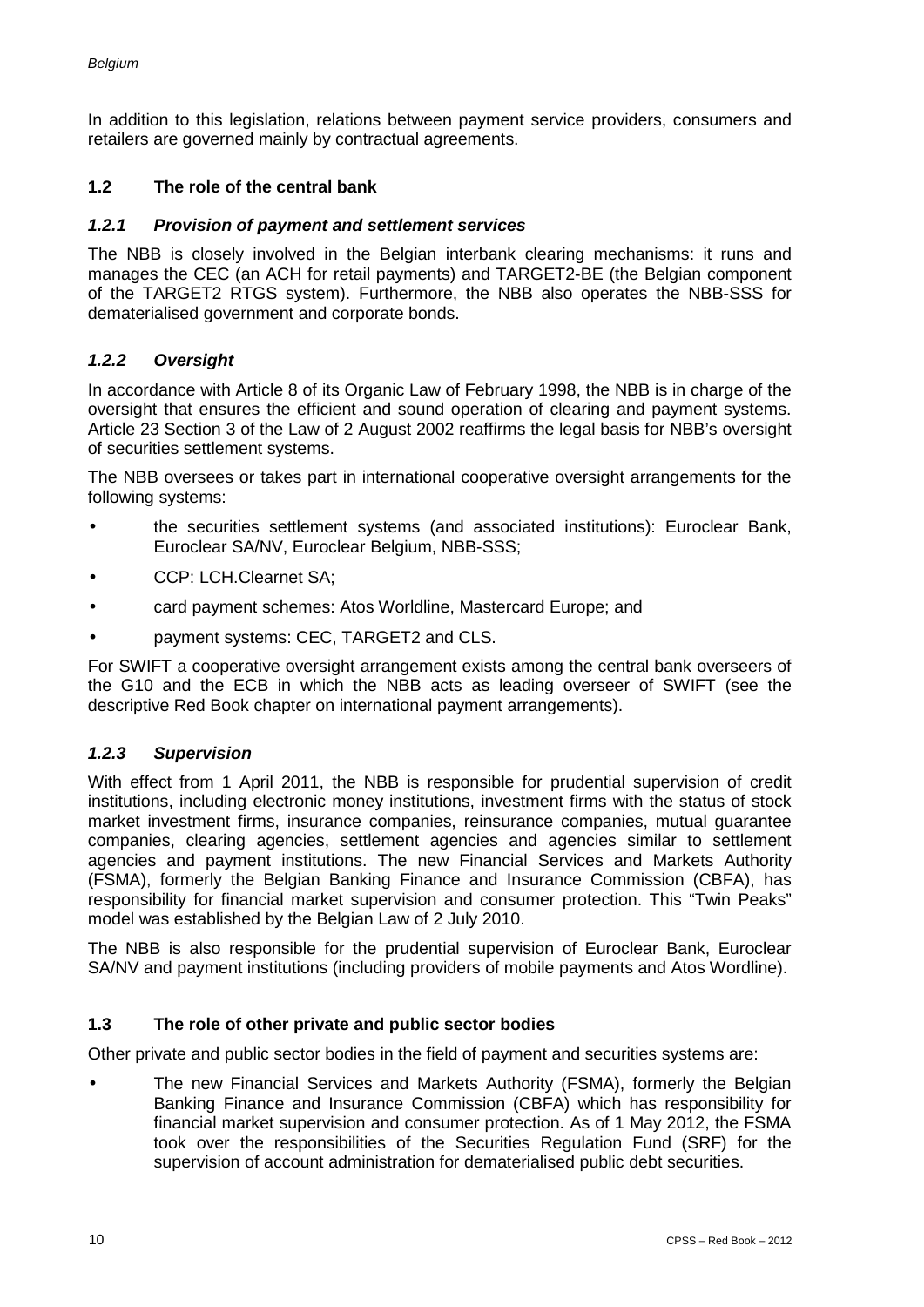- The Belgian Bankers' Association, Febelfin. A professional organisation that aims to promote its members' professional interests, mainly through economic research, financial, legal and technical advice, and training.
- ISABEL, a provider of financial infrastructure solutions and services for consumers, businesses and banks. ISABEL was established by a consortium of banks to develop a secure electronic network for banking transactions that also allows business users to send and receive invoices and submit documents to government departments.
- Atos Worldline, a company which operates, inter alia, the national ATMs, the l. POS network, and the electronic purse scheme PROTON.
- The Brand and Licensing Company (BLC), which owns and operates the Belgian Bancontact/MisterCash scheme.

## **2. Payment media used by non-banks**

## **2.1 Cash payments**

Cash comprises banknotes in denominations of EUR 5, 10, 20, 50, 100, 200, 500 and coins in denominations of EUR 0.01, 0.02, 0.05, 0.10, 0.20, 0.50, 1 and 2. Data on banknote and coin issue outstanding are only available for the euro area in aggregate.

The issue of coins is legally restricted to EUR 1.4 billion (in 2010). Coins are legal tender only up to a specified maximum, which varies for each denomination.

## **2.2 Non-cash payments**

Deposit money comprises sight deposits held by non-financial economic agents with financial intermediaries legally entitled to receive such deposits (credit institutions and the Post).

There is no statutory definition of current accounts. According to the regulation governing the monthly financial data that banks submit to the NBB, current accounts are those on which deposited money can be immediately withdrawn.

Royal Decree no 56 of 10 November 1967 obliges businesses to hold an account to which credit transfers can be made by their customers. These are generally current accounts.

To conform with European legislation, Directive 2007/64/CE (the Payment Services Directive) has been transposed into Belgian law. Thus, the execution times for retail payments in Belgium now follow the European harmonised rules.

### *2.2.1 Non-cash payment instruments*

### *2.2.1.1 Credit transfers*

Credit transfers are a widely used payment instrument and account for about 40% of all retail payments (as of 2009). Customers making a payment instruct their banks either on paper – submitted or posted to a branch – or via an electronic channel (such as self-service banking, telephone and internet banking, magnetic or digital media).

A significant development can be seen in the growing popularity of self-service banking, internet banking, and home banking products and channels. More and more firms are sending their payment orders to banks via electronic channels. The 2009 data show that customers sent about 90% of all credit transfer instructions to banks in paperless form.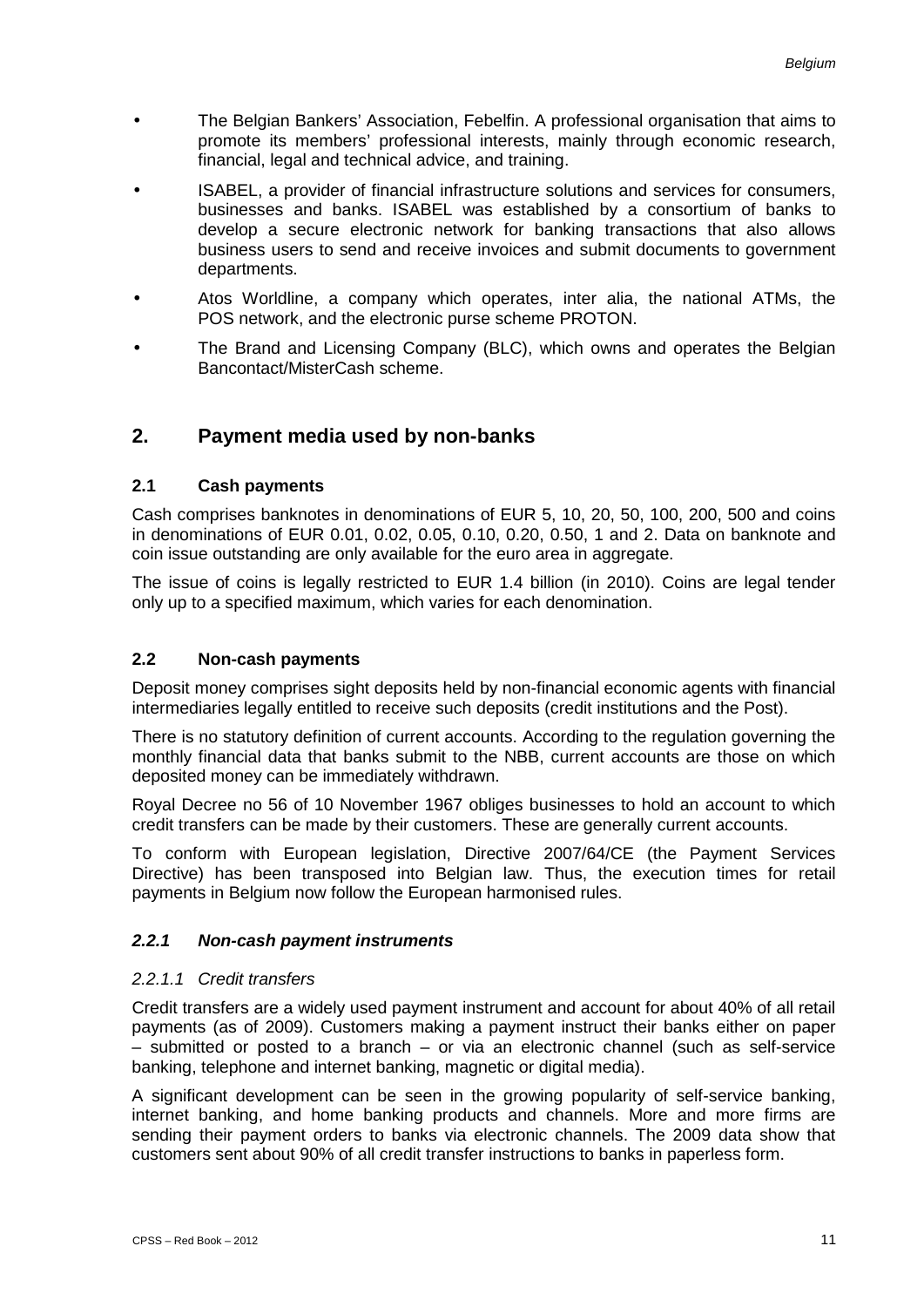## *2.2.1.2 Direct debits*

The Belgian direct debit scheme was set up in 1980. Its purpose, like that of standing orders, is to simplify the execution of regular payments. Direct debits are used mainly to pay utility bills, and account for about 12% of all retail payments (as of 2009).

A direct debit payment arrangement is based on a contract (the mandate) by which payers (i) authorise the payee to initiate the collection and (ii) instruct their payment service provider to debit their accounts for specified claims. From November 2009, the SEPA Direct Debit scheme has been available to all users. Creditors are responsible for migrating from the legacy Belgian system to the SEPA Direct Debit scheme. The SEPA Business-to-Business Direct Debit scheme appears to be reasonably popular, but the migration towards the Core scheme – in which the debited party is a consumer – has been slow (as of early 2012).

## *2.2.1.3 Cheques*

The use of cheques issued by individual credit institutions and postal cheques has been falling by an annual average of 10% since 1995. Cheque payments currently account for less than 1% of total retail payments. This reflects the increasing use of debit and credit cards. Furthermore, the phasing out of the eurocheque and its guarantee at the end of 2001 has accelerated the decline in cheque usage. Most banks no longer provide their clients with chequebooks.

## *2.2.1.4 Payment cards*

Payment cards are the most commonly used means of payment in Belgium. As of 2009, payment cards account for about 44% of all retail payments.

### *Debit cards*

Debit cards, issued by the credit institutions under their own logo together with that of the Bancontact/Mister Cash scheme, can be used at ATM and POS terminals. The debit card function is generally combined with an e-money facility. Such hybrid cards have both an EMV chip and a magnetic stripe (the latter mainly to support the Maestro function in non-EMV countries). The EMV chip supports the use of a PIN for POS payments, cash withdrawals at ATMs, loading an e-purse and other transactions that depend on a PIN code. It is also used for offline operations (eg e-money payments).

Atos Worldline is the major card acquirer in Belgium (next to Europabank and Citibank). Categorised as a payment institution, it manages the ATM-POS network and monitors bank-issued cards and PIN mailer production for the bank cards of most card-issuing banks. Atos Worldline participates indirectly in the ACH CEC (see Section 3.3) and exchanges all ATM and POS operations to be cleared in this system.

Payment procedures are automated in most cases. At the point of sale, authorisation takes place online and details of the transaction are immediately recorded by the issuing bank's computer system.

Debit card users pay an annual fee, which is generally included in the overall charge for current account and other banking services. A small minority of retail outlets charge for POS transactions.

Over the last few years, the use of debit cards has gradually become internationalised. Holders of Atos Worldline cards also have access to ATMs and POS terminals in most European countries, as most debit cards are co-branded with an international scheme such as Maestro or VPay.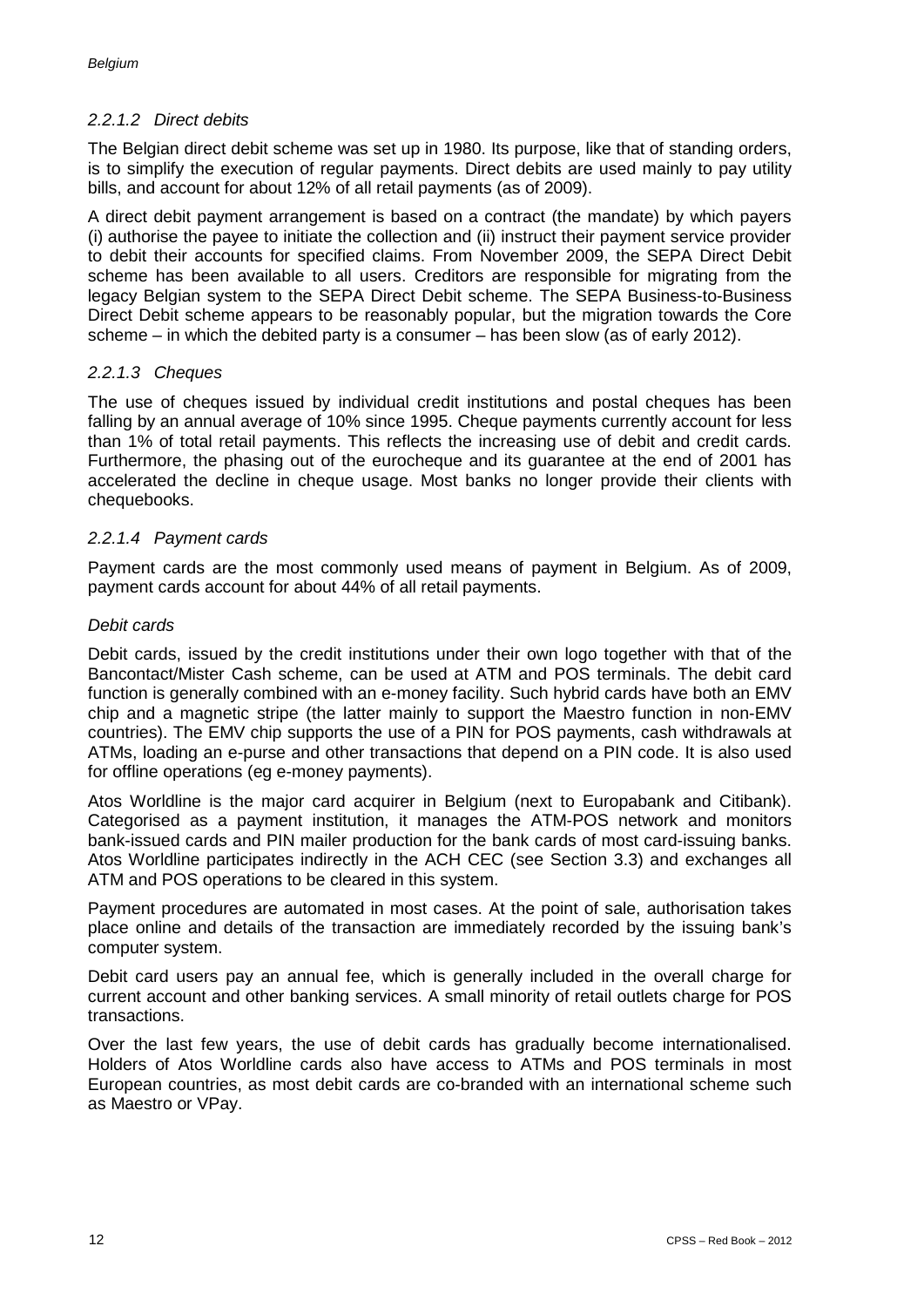#### *Delayed debit cards/credit cards*

Delayed debit cards and credit cards (American Express, Diners Club, Mastercard and Visa) are widely accepted in Belgium, where Mastercard holds the largest market share.

Atos Worldline distributes the majority of Visa and Mastercard cards and operates transaction authorisation and processing for these cards.

The liability provisions in case of the loss or theft of a payment card are set out in the Law of 10 December 2009, which transposes Directive 2007/64 into Belgian law.

#### *2.2.1.5 Electronic money*

There is no software-based electronic money in Belgium. A multipurpose prepaid card scheme, PROTON, was launched by Atos Worldline in February 1995.

PROTON is a smart card that stores e-money as opposed to tokens or units of service (as a phone card does). It is designed for low-value amounts as a substitute for cash (and small-value cheques) and is typically used to make payments of less than EUR 13 at local retail outlets, vending machines, car parks, ticket machines, payphones and on public transport. It can be loaded with amounts ranging from EUR 5 to EUR 125. Card-to-card payments are not possible.

PROTON is a euro-only system. Card loading and balance enquiries are PIN-protected. The cards can be reloaded at ATMs or at public telephone booths. A smart phone that allows users to reload their cards at home and use them to make payments over the telephone has also been available since the end of 1997.

During a transaction, money is transferred from the PROTON card to the retailer's offline terminal or vending machine. As only small amounts are involved, and for the sake of speed and convenience, these payments are made without PIN protection. The retailer can transfer the money to its bank account simply by making a transfer from its terminal. Cardholders can check the balance on their PROTON card at an ATM, public telephone booth, retailer's terminal or by means of a small personal card reader.

Electronic purses are issued only by credit institutions. Each institution sets the fees (if any) it charges to cardholders. Using or loading the cards must remain free of charge. Atos Worldline is responsible for the tariff policy applied to the retailers. The retailers have to pay a percentage of the amount stored in their terminals plus a fixed fee (depending on the contract) per collection. Although the PROTON technology has been adopted by a number of other countries, its popularity is gradually waning in Belgium, with transaction volumes roughly halving between 2004 and 2009. Meanwhile, banks and mobile phone operators are seeking a replacement for the technology.

#### *Single purpose cards*

Some large retailers (petrol companies, retail stores etc) issue single purpose cards for exclusive use in their own outlets or networks. In some cases, however, these transactions are processed via the Atos Worldline network.

#### *2.2.1.6 Postal instruments*

Offered by the Belgian Post, the Inpayment transfer is a hybrid payment instrument that allows a payment to be made to any holder of a (bank or postal) current account on the basis of cash paid in at any post office counter. The service allows customers without current accounts to make payments to account holders.

The Post issues a special category of cheque, known as the postal draft. This is a payment order, sent by post, that the recipient can cash in at a post office. This instrument enables a payment to be made to payees who have no current account or whose current account number is unknown to the payer. The draft is drawn on a postal current account. Government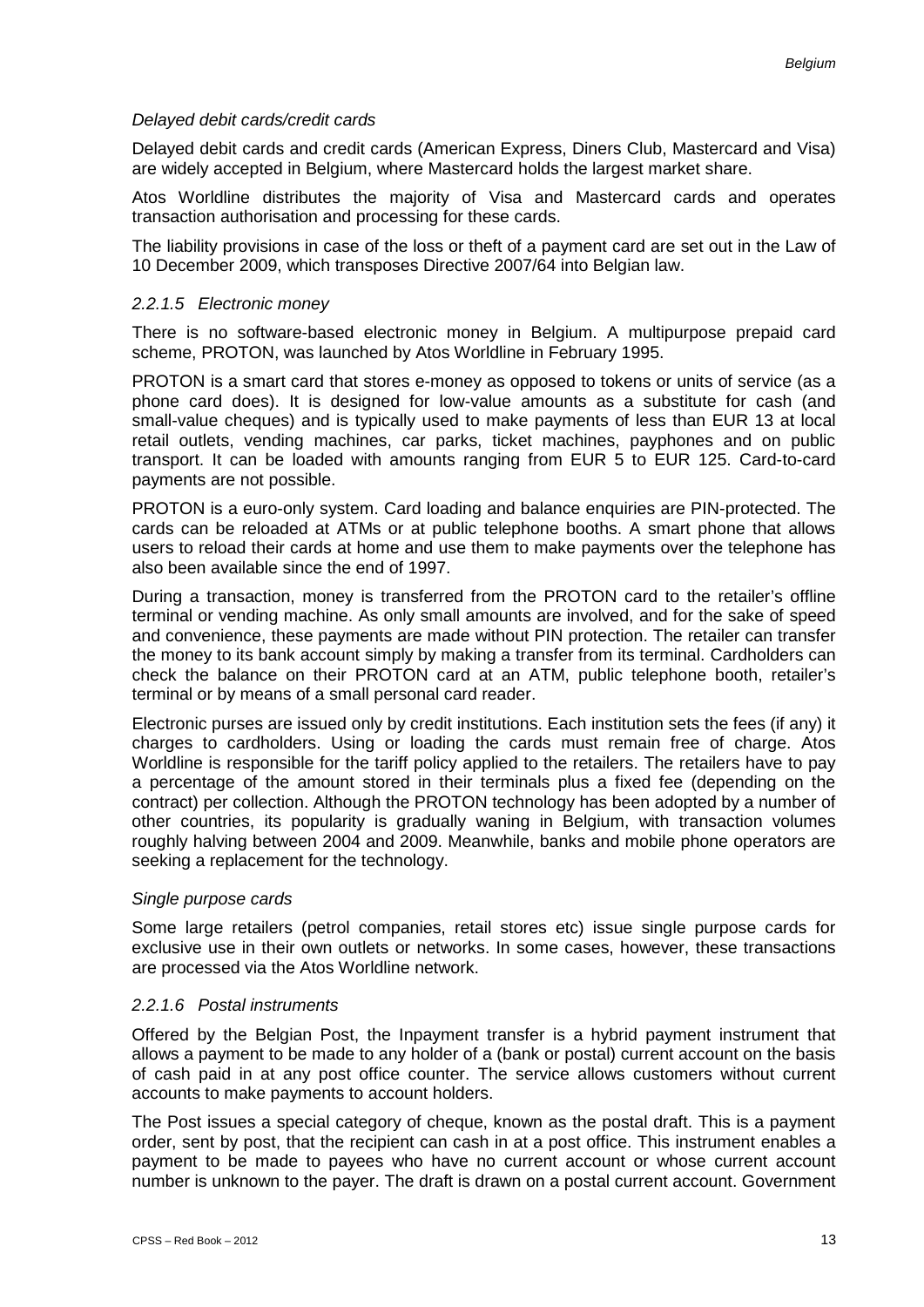agencies used to make extensive use of the postal draft system to pay social security benefits (eg pensions, family allowances), but such drafts are now gradually being replaced by ordinary credit transfers.

## *2.2.1.7 Commercial bills*

Since the end of 1997 the system for the Centralised Processing of Commercial Bills (CPCB), operated and managed by the NBB, has eliminated the physical circulation of commercial bills between banks, replacing it with an automated exchange of data through the CEC retail payment system. To this end, the CPCB system automatically centralises, retains and presents all commercial bills domiciled at financial institutions for cash processing. In the case of non-payment, the CPCB system acts as the authorised central depository for protested bills. It is responsible for publishing a monthly list of protested bills that is sent each month to the registries of the Trade Tribunals. The CPCB system also ensures the distribution to third parties of information concerning published protests.

The use of commercial bills and similar instruments is generally on the decline. Indeed, volumes have fallen so far in recent years that the NBB discontinued centralised processing of commercial bills in September 2011. Commercial bills are now exchanged and settled according to bilateral agreements.

## *2.2.1.8 Other payment instruments*

Other payment instruments used in Belgium include:

Lunch Pass, Eco Pass, Cadeau Pass:

These are vouchers issued by companies such as the catering firms Sodexo and Edenred to companies that distribute them to employees as part of their remuneration. Lunch Passes may only be used for the payment of a restaurant bill or for the purchase of food products. Eco Passes are designed to promote the purchase of ecologically sound consumer products, while Cadeau Passes are often handed out on special occasions such as Christmas or New Year. Some new players in this market have plans to launch luncheon vouchers in electronic form.

### Service Passes:

These passes are issued by Sodexo as part of a campaign by the public authorities to clamp down on the unofficial economy. Users can claim a tax benefit when using this instrument to pay for domestic help, cleaning services etc.

### *2.2.2 Non-cash payment terminals*

### *POS network*

Atos Worldline manages the POS network and online terminals for the card-issuing credit institutions that comprise its shareholders. Transactions via these terminals are protected by chip-based cards and PIN codes.

Each transaction initiates a series of real-time checks, as follows:

- blacklist of card reported stolen etc;
- balance on the current account, either on the basis of the balance at the previous day's close, taking into account the total of the operations effected on that day by means of the card, or on the basis of the actual balance (depending on the card holder's institution); and
- upper limit of daily and weekly transactions caps (mostly set by the customers themselves).

The online authorisation procedure is designed to prevent fraud and unauthorised overdrafts.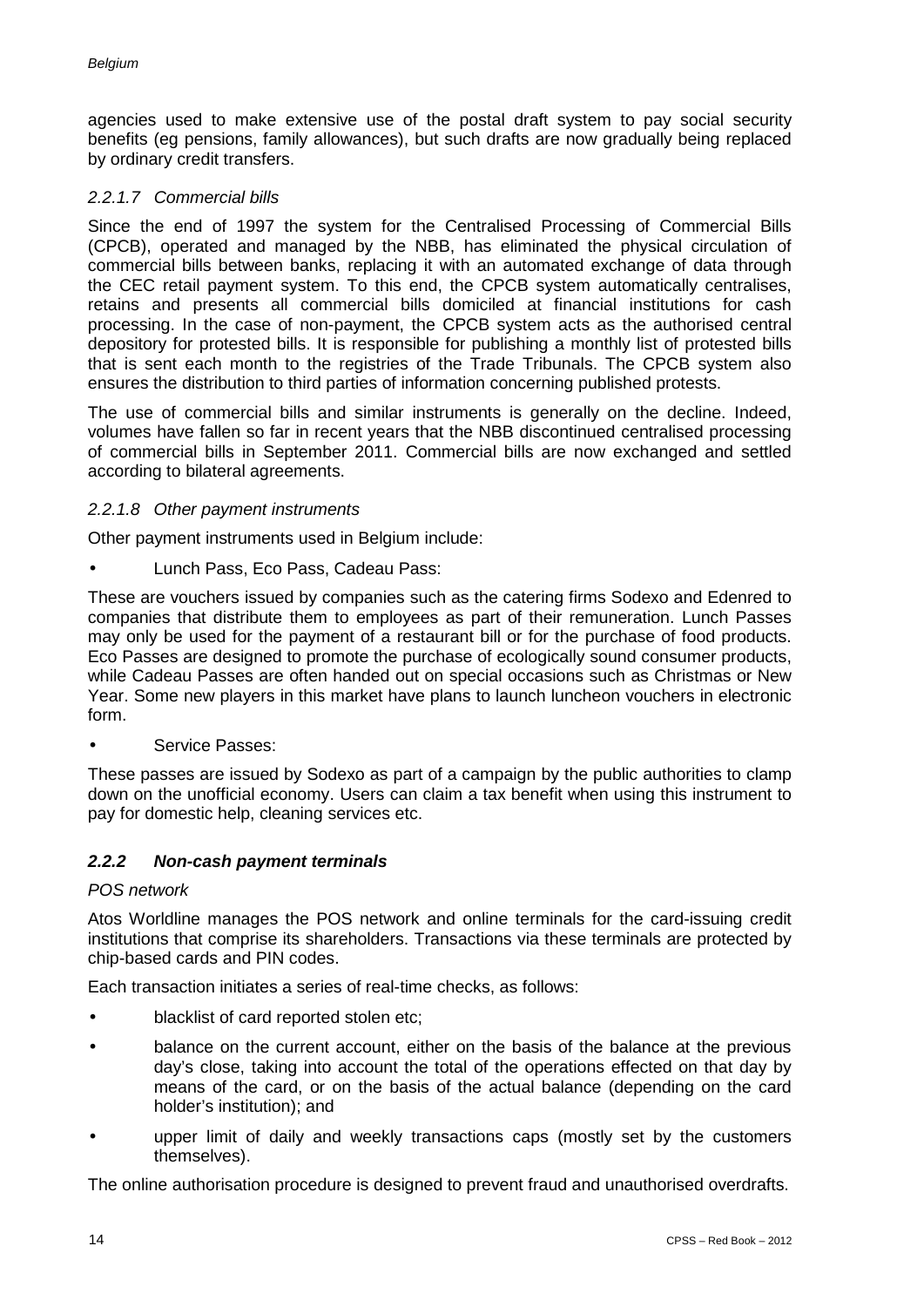POS terminals at petrol stations and large retail outlets are linked via leased lines to the network's computer centres, while those installed at small retail outlets and in other sectors are linked in via ordinary telephone lines.

The interbank network can be accessed not only with bank debit cards but also with credit cards and a range of proprietary cards issued mainly by petrol companies for use only at their petrol stations. These companies make use of the interbank network infrastructure, but offer additional inducements such as discounts, the possibility of using the card abroad etc. These services are aimed at vehicle fleet operators.

## *ATM networks*

Atos Worldline manages the ATM network and terminals online on behalf of the card-issuing credit institutions. ATMs are used mainly for cash withdrawals and are accessed with chip cards and PIN codes.

ATMs allow cash withdrawals, current account balance enquiries, PIN code changes and the loading of PROTON cards. Each transaction initiates various real-time security checks (see the section on POS network above).

In early 2006, the major credit institutions agreed to allow their ATMs to be used by customers of other banks, thus broadening the range of ATMs available to the typical bank customer. Typically, these ATMs provide a cash withdrawal service for all card holders, but other types of transaction, such as initiating credit transfers, transfers from current accounts to savings accounts, printing account statements etc, may be restricted to customers of the bank that operates the ATM.

## **2.3 Recent developments**

### *2.3.1 Internet*

Telephone and, in particular, internet banking are becoming increasingly popular. All banks offer internet banking services that allow users to initiate credit transfers, standing orders and balance enquiries, as well as manage their investments.

Online payments, authenticated by a regular debit or credit card in combination with the authorisation checks of an internet banking application, are becoming widespread. Various new projects are under way in this field with some major developments expected in the next few years.

## *2.3.2 Standardisation of payment instruments*

Efforts continue to standardise payment instruments for automated processing. Under way since 2008, the SEPA project has paved the way for Europe-wide standardisation of payment instruments, including credit transfers, direct debits and card payments. The NBB participates in several related working groups set up by the Belgian Bankers' Association.

Payment methods which still rely on the actual presentation of instruments (as in most types of cheque transaction) are being progressively replaced by automated methods (eg based on scanned documents and automated settlement). The Belgian banking community, in cooperation with the NBB, is one of the European front-runners in the migration towards the SEPA standards.

## *2.3.3 Security of e-payments*

Atos Worldline already offers the option of paying with a card via the internet by means of a plug-in terminal for personal computers (see Section 2.2.1). Working in close cooperation with the credit card companies, Atos Worldline accepts several different types of hardware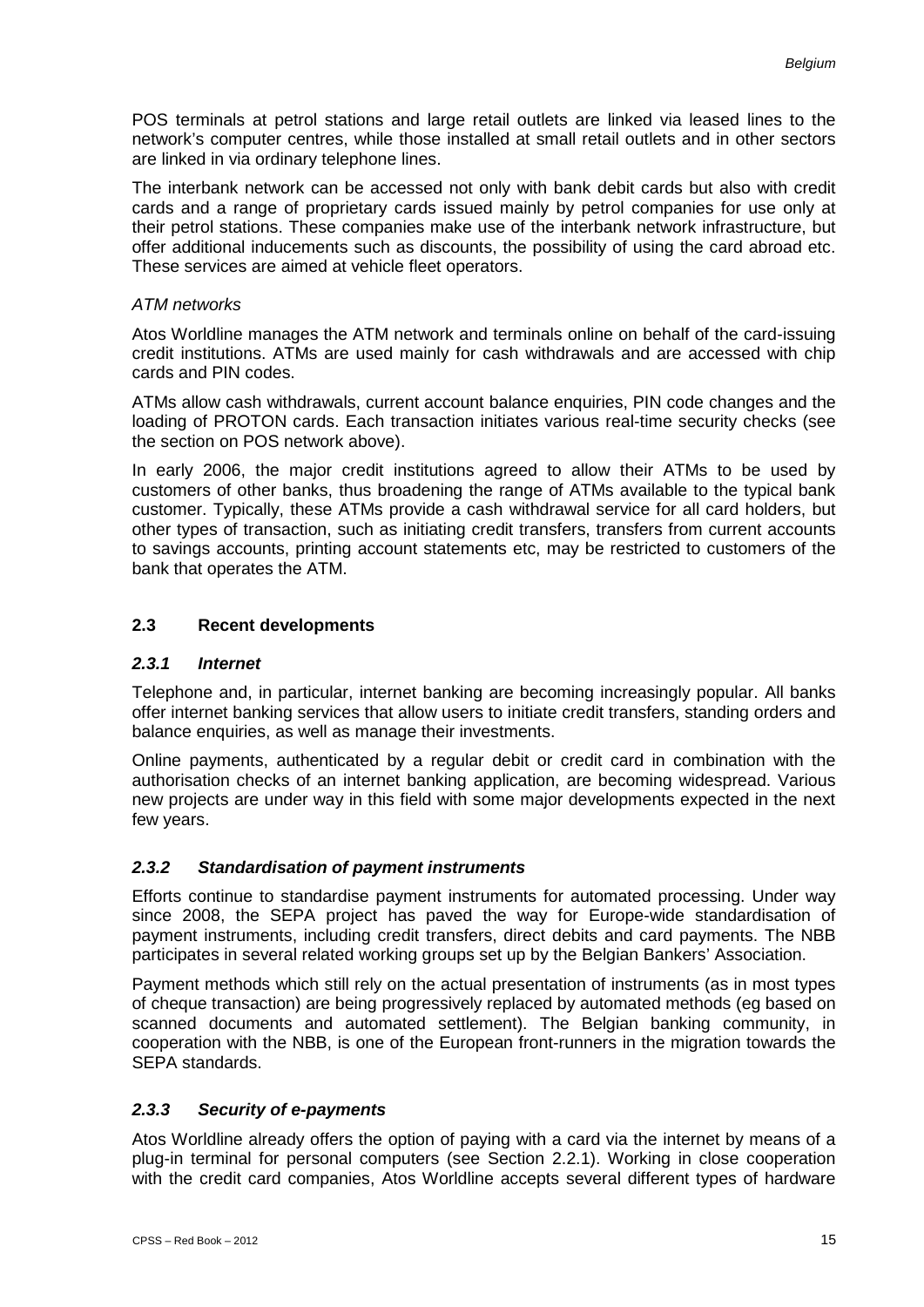for the authentication of online transactions and is now working on an application which will allow end-to-end secure electronic transactions (SETs) from the customer to the supplier via the Atos Worldline infrastructure. This technology is known as 3-D Secure (Visa) or SecureCode (Mastercard).

## *2.3.4 Development of e-invoicing*

ISABEL, a provider of financial infrastructure solutions and services for consumers, businesses and banks, has rolled out the Zoomit e-invoicing tool, by which creditors can send electronic invoices directly to their customers' PC-banking applications. The payment data are then automatically compiled, so that the payer only has to approve the payment.

Zoomit electronic invoices can be received by most Belgian banks, and a growing number of creditors are relying on this paperless invoicing channel. The payer receives an e-mail notification, from which the payment of the invoice can be easily authorised. Payment security is assured by the authorisation system of the payer's internet banking application.

## *2.3.5 e-SEPA*

The Belgian banking community is following market developments in the field of e-SEPA, which will be based on European standards and will further automate payment processes.

### *2.3.6 Mobile phones as payment devices*

New services such as m-banxafe (offered by Atos Worldline) link the payment card to a mobile phone, thus allowing users to reload prepaid cards for mobile phones, check account balances and generate payments.

Belgacom, Belgium's largest telecom company, offers the PingPing system for mobile payments, which can be used for small payments (of up to EUR 25) as well as for payments via SMS message (which are used mainly to pay for parking and public transport).

At the beginning of 2011, the Belgian banking community and the three mobile phone operators active in the country announced that they would work together on a new standardised mobile payment solution.

## **3. Interbank exchange and settlements systems**

### **3.1 General overview**

Two domestic interbank payment systems are operated by the central bank in Belgium: TARGET2-BE and the CEC. TARGET2-BE is the Belgian RTGS system component of TARGET2 designed to process large-value credit transfers. The CEC is the Belgian ACH for retail payments, handling both credit and debit orders.

These systems are the pillars of the interbank payments system in Belgium. Together they process more than 99.5% of interbank payments (99.4% of total value). Both systems operate solely in euros.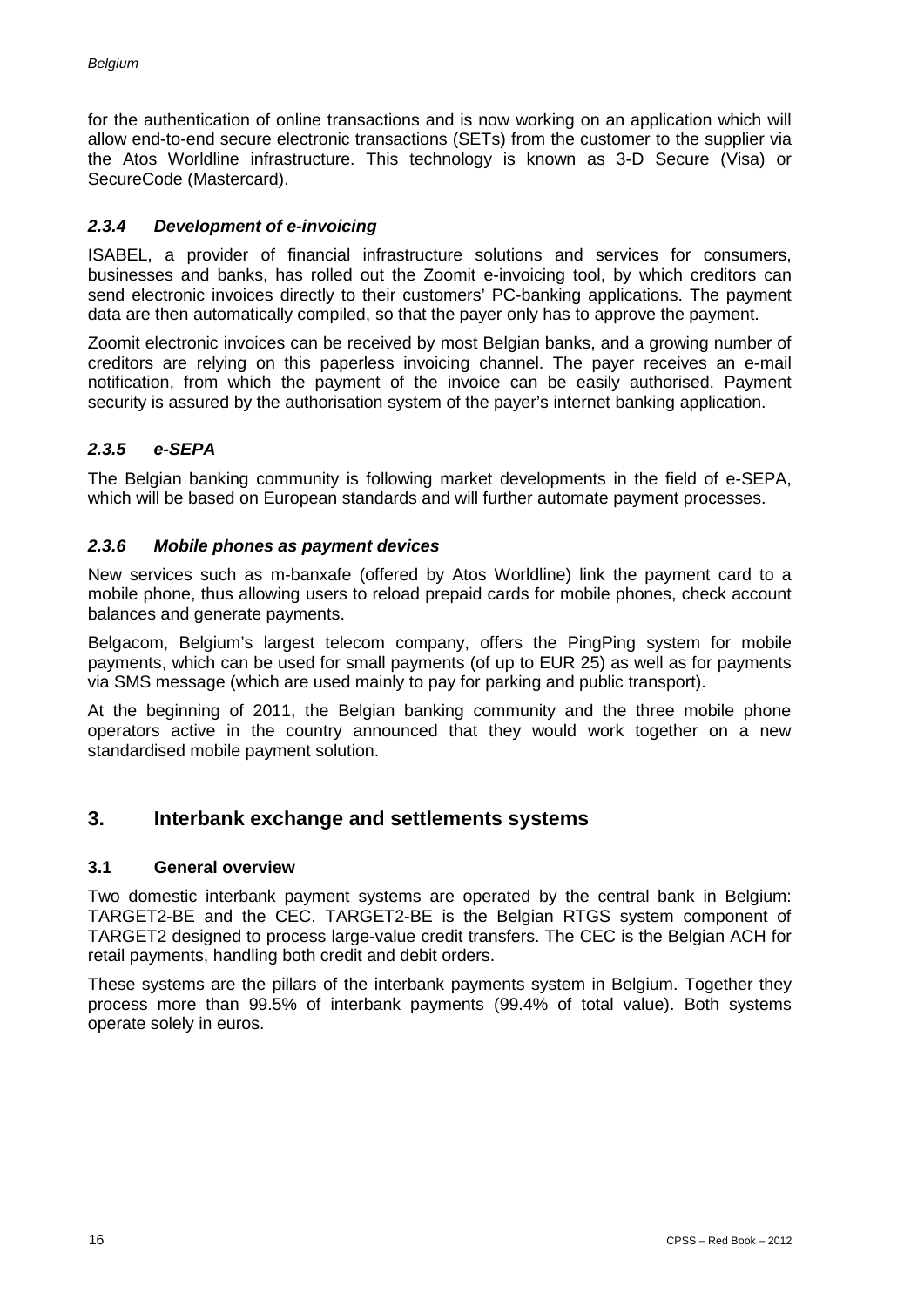## **3.2 The RTGS system: TARGET2-BE (see the descriptive Red Book chapter on the euro area)**

## *3.2.1 Belgian migration to TARGET2*

On 18 February 2008, the Belgian banking community switched to the TARGET2 single shared platform. As a result, the former Belgian real-time gross settlement system, ELLIPS, was shut down on 15 February 2008.

In addition to the mandatory payments module, TARGET2-BE also provides access to the optional reserve management module and standing facilities module.

## *3.2.2 Participation in the system*

The National Bank of Belgium is the operator of TARGET2-BE and has a contractual relationship with the banks that participate directly in TARGET2 and thus remains their counterparty in all matters concerning TARGET2.

The NBB provides a TARGET2-BE helpdesk and a secured website for the TARGET2 user community. A Belgian user group meets regularly to discuss TARGET2 topics and developments.

## *3.2.3 Ancillary systems settling through TARGET2-BE*

The following ancillary systems are linked to the NBB and TARGET2-BE for settlement services: Euroclear Belgium, NBB-SSS (see Chapter 4), OVP ("Openbare Verkoop-Vente Publique" for physical securities on Euronext) and the retail payment system CEC (see Chapter 3.3).

## **3.3 The retail payment system: CEC**

## *3.3.1 Operating rules*

The CEC is a non-profit-making organisation set up in 1974 by the banking sector. Its members are the major banks located in Belgium, and the Post. At board level, NBB acts as a neutral chair without voting power but the central bank has a right of veto if the board were to consider taking a decision that would be prejudicial to NBB's interests or public duties. Under a contractual regime, NBB is responsible for the day-to-day management of the CEC's operations.

## *3.3.2 Participation in the system*

According to the CEC's statutes, all credit institutions and payment institutions legally entitled to operate in Belgium as well as the Post and the NBB may make use of the CEC's services. Payment institutions may only participate as indirect participants, through another participant. Direct participants must fulfil set operational, technical and legal criteria.

All large and medium-sized banks active in Belgium participate directly in the CEC, while smaller and niche banks are connected indirectly via a direct participant.

## *3.3.3 Types of transaction handled*

The CEC is used for retail payments. Its operations are categorised into credit transfers (of up to EUR 500,000); direct debits; ATM/POS transactions; operations related to e-money; and truncated cheques for up to EUR 50,000 and bills of exchange. Scanned images of large-value cheques (of EUR 50,000–25 million) are sent over an electronic data exchange platform run by an independent service provider.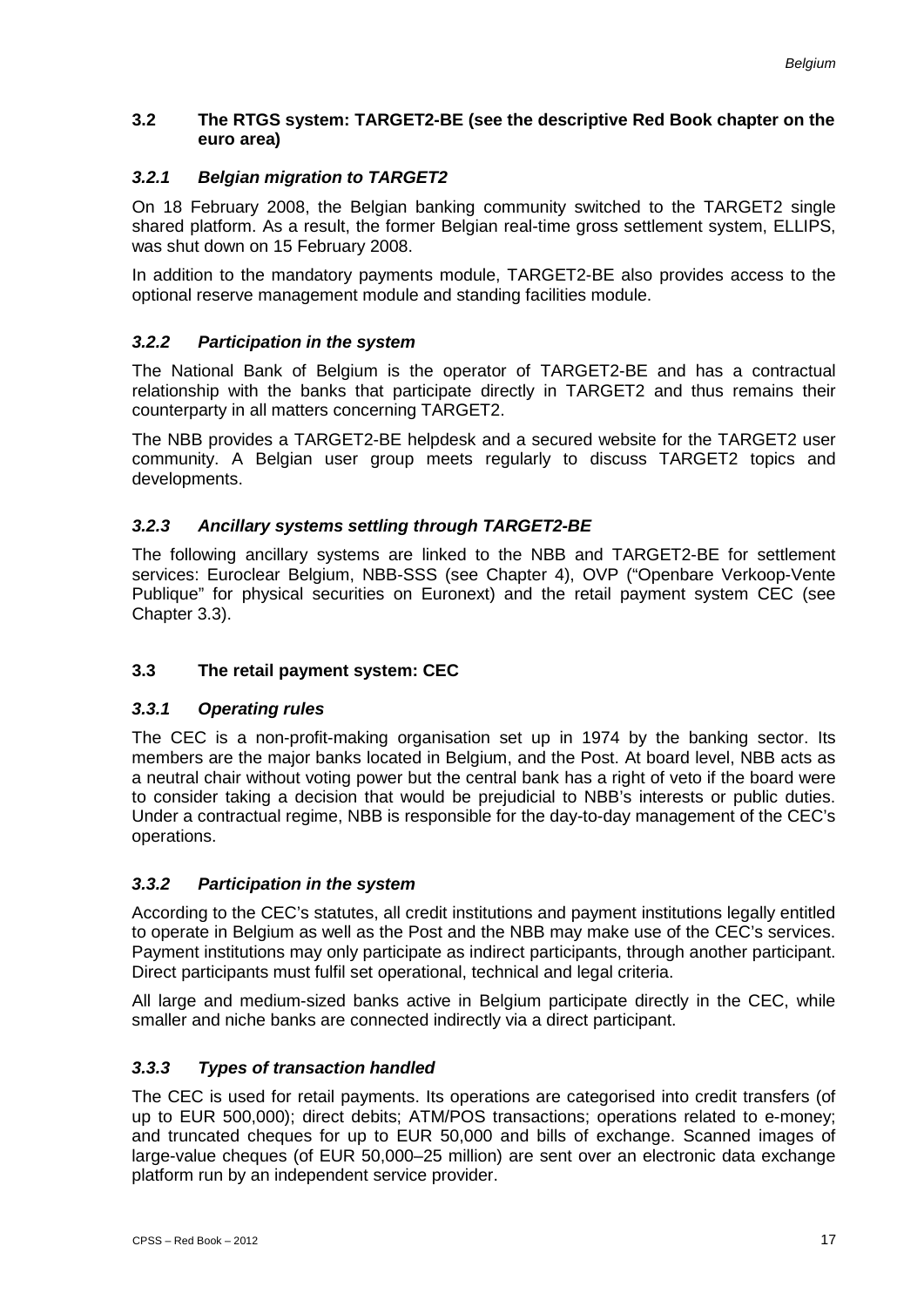## *3.3.4 Daily operation of the system*

The exchange of payments is continuous, 24 hours a day, except for 15 minutes at the daily clearing session (15:00–15:15) when the system establishes the netted end-of-day positions for all participants and does not send out bulk payment messages (although participants can continue sending payments to the system during this period).

The system operates non-stop from Monday 00:00 until Friday 20:00. On Saturdays and some bank holidays the system is open from 09:00 until 17:00. These opening hours allow card operators to send in POS- and ATM-related transactions immediately instead of queuing them until Monday morning.

Cut-off times differ per payment instrument and are spread over the day. The timetable is as follows:

| CEC time schedule for settlement on T+0                       |                      |  |  |  |
|---------------------------------------------------------------|----------------------|--|--|--|
| <b>Operations</b>                                             | <b>Cut-off times</b> |  |  |  |
| Direct debits and unpaid direct debits                        | 10:30                |  |  |  |
| Credit transfers                                              | 13:30                |  |  |  |
| Bills of exchange                                             | 13:30                |  |  |  |
| Cheques and unpaid cheques                                    | 14:15                |  |  |  |
| Higher-value <sup>1</sup> or urgent and SEPA credit transfers | 15:00                |  |  |  |
| Daily cut-off                                                 | 15:15                |  |  |  |
| Value between EUR 125,000 and EUR 500,000                     |                      |  |  |  |

At the daily cut-off, clearing is performed in the system and multilateral net settlement positions are sent to the TARGET2 single shared platform.

This means, for example, that credit transfers exchanged from 13:30 on day T until 13:30 on day T+1 are settled at 15:00 on day T+1. Credit transfers exchanged from 13:30 on day T–1 until 13:30 on day T are settled at 15:00 on day T. The settlement of the data exchanged after these deadlines takes place on the next value date.

There is no exchange of paper payment documents as these are retained by the institution that receives them from the customer. Participants receive real-time electronic updates on their settlement positions throughout the day.

Data are transferred electronically to the CEC. In case of serious technical problems or disconnection, participants can move to NBB premises to continue operations using a standby user interface. Other contingency facilities exist both within NBB's head office and in an external backup centre, so that operations can be resumed within two hours even in a worst-case scenario.

### *3.3.5 Settlement procedures*

CEC balances are settled on a net and multilateral basis. The amounts to be cleared are calculated for each member and settled on a settlement account on the TARGET2 shared single platform. This account can be either the member's own settlement account if the member is a TARGET2 settlement bank or the settlement account of another TARGET2 settlement bank. All exchanged payments are settled on the same day, provided they have been remitted before the cut-off time.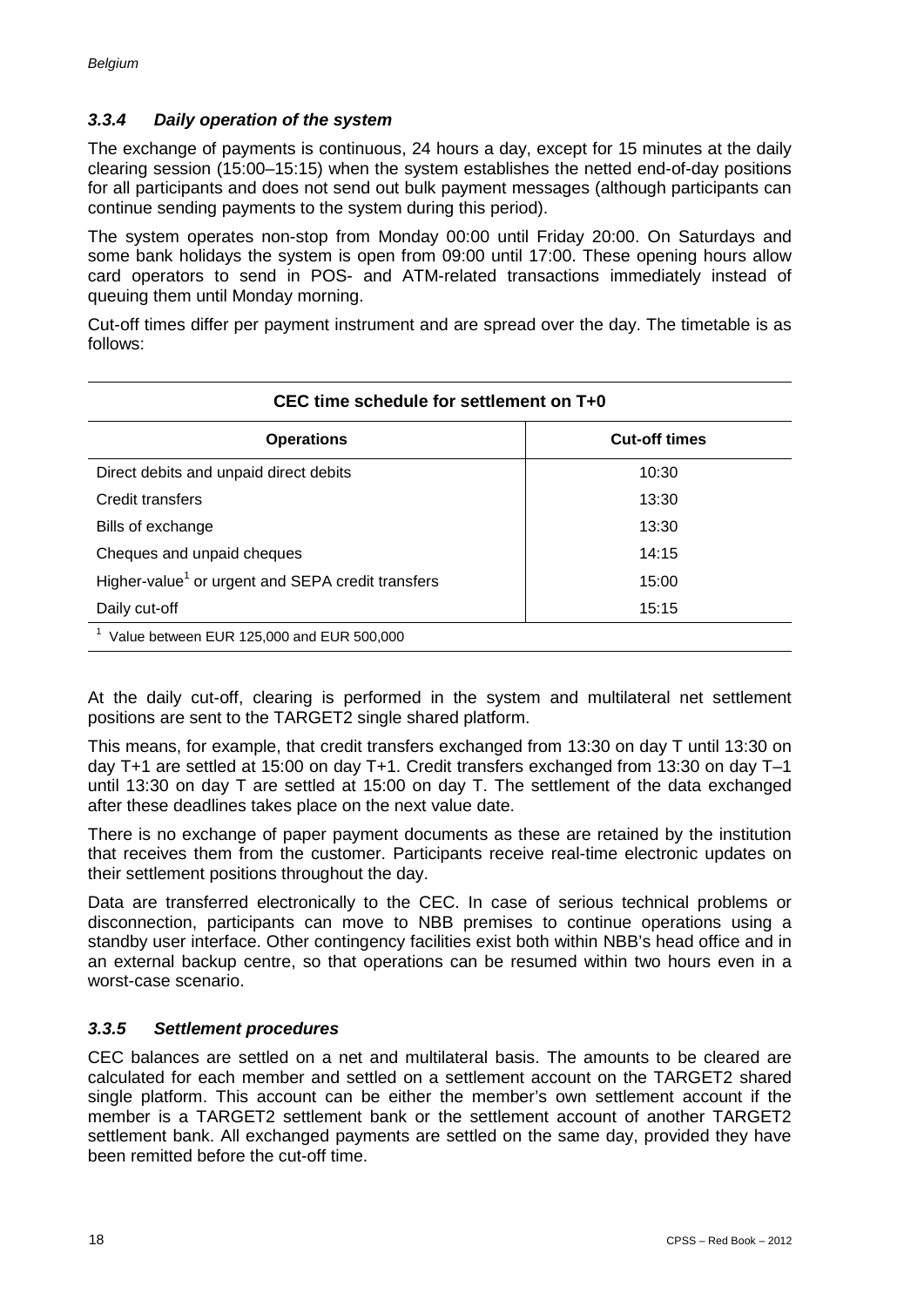## *3.3.6 Pricing*

The NBB operates the CEC on a full-cost recovery basis: all CEC operating costs are recovered from the members. The members share the costs of the CEC system on the basis of transaction volumes. Direct participants pay a joining fee of EUR 200,000 and indirect participants one of EUR 30,000.

## **4. Systems for post-trade processing, clearing and securities settlement**

### **4.1 General overview**

Several securities settlement systems are located in Belgium: (i) NBB-SSS for dematerialised government securities, commercial paper and certificates of deposit as well as dematerialised or fungible corporate bonds; (ii) Euroclear Belgium (formerly CIK), a member of the Euroclear group, for equities, corporate bonds and funds; and (iii) the international depository Euroclear Bank, operator of the Euroclear system (see the descriptive Red Book chapter on international payment agreements). On the clearing side, LCH.Clearnet SA also has a Belgian branch.

## **4.2 Central counterparties and clearing systems**

BXS-Clearing, which used to clear transactions for Euronext Brussels, merged with the other clearing houses of the Euronext exchanges in January 2001 to become a branch of LCH.Clearnet SA. The NBB takes part in the regulatory colleges (CCC and JRA) set up for the coordinated regulation, supervision and oversight of the clearing activities of LCH.Clearnet SA that are related to the Euronext markets. This supervisory activity is coordinated by a permanent secretariat currently located at the Bank of France. It should be noted that the clearing rules require the prior approval of the Belgian Minister for Finance. (For more information about LCH.Clearnet SA, see the descriptive Red Book chapter on the euro area).

## **4.3 Securities settlement systems**

### *General legal framework*

Book-entry securities can be held in Belgium under two legal regimes: either full dematerialisation or fungibility, ie when bearer or registered securities still exist. Dematerialised securities are governed by the Laws of 2 January 1991 and 22 July 1991, Article 468 and following of the Belgian Companies Code and the coordinated Royal Decree no 62, whereas fungible securities are governed by the coordinated Royal Decree no 62.

The finality of settlement of securities transactions is clearly and effectively guaranteed in Belgium by Article 157 of the Law of 22 March 1993 and the Law of 28 April 1999 on settlement finality. Euroclear Bank, Euroclear Belgium (formerly CIK) and NBB-SSS are the SSS designated under the EU Settlement Finality Directive (98/26/EC of 19 May 1998) and the Law of 28 April 1999 implementing that directive.

The holding of customers' securities is protected under Belgian law against the insolvency of custodians and intermediaries by the following legislation:

the law contains a specific prohibition against the use by depositaries of their customers' assets for own-account transactions (Article 5 of the Law of 2 January 1991 and Article 148 Section 3 of the Law of 6 April 1995).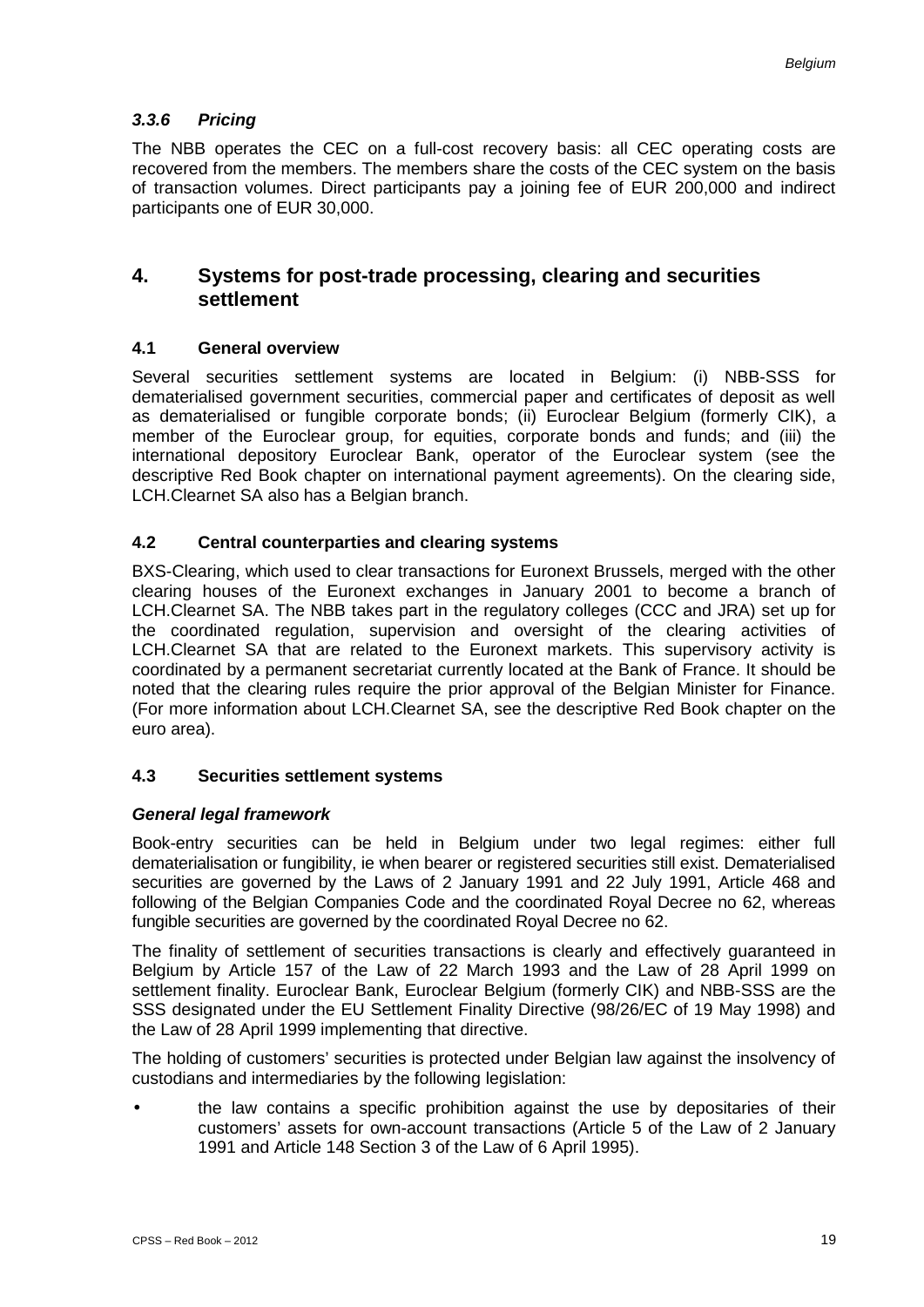- if a depositary becomes insolvent, the customers can claim their securities against their insolvent depositary (Article 8 of the Law of 2 January 1991, Articles 12–13 of the co-ordinated Royal Decree no 62, Article 471 of the Belgian Companies Code). The securities of customers do not form part of the insolvent depositary's estate and the liquidator can not exercise claims on them. If the total amount of clients' securities are insufficient to meet the claims of all customers, the latter have recourse against the own securities of their insolvent depositary, if it was holding securities for its own account. In doing so, they will have priority over the general bankrupt estate.
- if the depositary is holding securities of a customer with another depositary, either in its own name or in the name of a third party, the depositor/owner can revindicate those securities against the other depositary (Article 9 of the Law of 2 January 1991, Article 13 of the co-ordinated Royal Decree no 62, Article 471 of the Belgian Companies Code).
- both the securities (and rights to such securities) and the cash accounts held in the books of SSS are immune against attachment (Article 9 of the Law of 28 April 1999 on settlement finality, Article 10 and 12bis of the Law of 2 January 1991 and Article 11 of the co-ordinated Royal Decree no 62, Article 472 of the Belgian Companies Code).
- Article 77 of the Law of 6 April 1995 imposes segregation and identification requirements on credit institutions and stockbrokers (beursvennootschappen/sociétés de bourse) established in Belgium. Also, these institutions should make sure that similar procedures are in place at the level of their intermediary in case of a sub-deposit of financial instruments (Article 66 of the Royal Decree of 3 June 2007 implementing the MIFID directive). The reason for this segregation is that it facilitates the above-mentioned revindications and the supervision of the custody activity. Foreign participants have to apply the asset protection rules of their home member state.

For all these reasons, customers' assets are adequately protected under Belgian law, particularly against the insolvency of custodians and intermediaries.

### *4.3.1 NBB-SSS*

#### *4.3.1.1 Institutional framework*

NBB-SSS was created by the Law of 2 January 1991 on the market for government debt and monetary policy instruments. This legislation brought into being an active secondary market in government debt securities. Its product scope was extended by the Law of 22 July 1991 on commercial paper. NBB-SSS is the Central Securities Depository (CSD) for government securities and dematerialised fixed income securities in Belgium and enables the book-entry transfer of such securities between the system's participants. As to the corporate bonds referred to in Article 485 of the Companies Code, the National Bank, pursuant to the Royal Decree of 12 January 2006 (Art. 6), was designated, together with Euroclear Belgium (formerly CIK), as the settlement body.

Owners of securities held on account with the NBB-CSD/SSS have a co-ownership right to a notional pool of securities. According to the Law of 2 January 1991, the owners of dematerialised public debt securities and dematerialised commercial paper have a special right to recover the securities they own (right of revindication) in the case of insolvency of a participant or sub-participant of the NBB-SSS. The book-entry securities held on such a system do not form part of the estate of the depositary and the liquidator cannot exercise claims on them.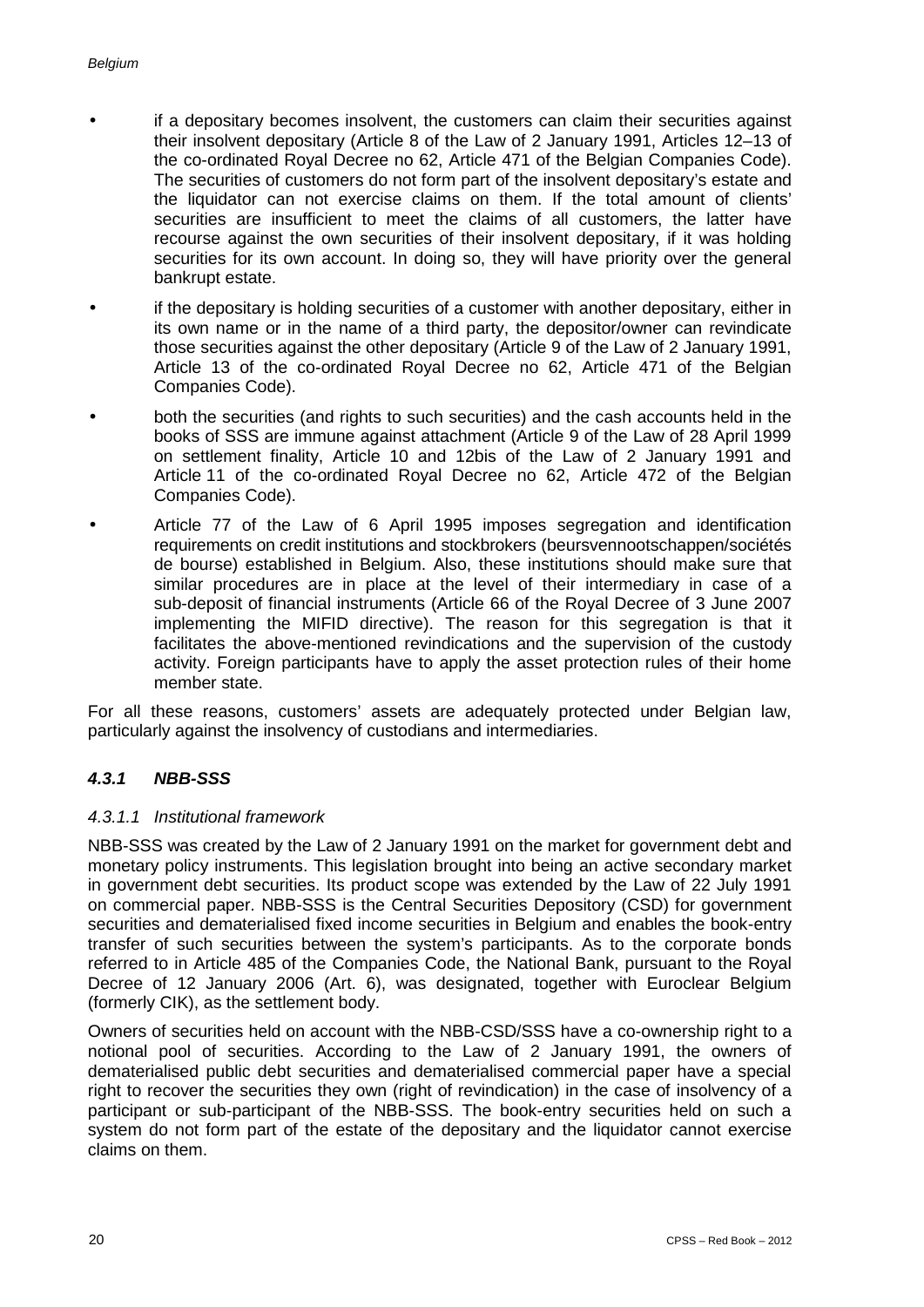The coordinated Royal Decree 62 and the Company Code provide owners of, respectively, fungible securities and dematerialised corporate bonds held on account with the NBB-SSS with a similar right. Such a right also exists in the hypothetical event of the insolvency of the NBB-SSS. Settlement finality in the NBB-SSS is clearly and effectively guaranteed by Belgian law. The NBB-SSS has been officially designated as a system under the Settlement Finality Law (see *General legal framework* above).

The Law of 6 August 1993, governing transactions on certain securities, introduces a specific tax system for fixed income securities deposited in a settlement system; it also makes the Treasury responsible for the collection and payment of the withholding tax due from certain beneficiaries of securities income.

As of 1 May 2012, the FSMA is responsible for the supervision of account administration for dematerialised public debt securities.

#### *4.3.1.2 Participation*

The NBB-SSS's direct participants (its only membership category) include credit institutions established in the EU, stockbroking firms established in the EU, the Treasury administration, the NBB, Clearstream Luxembourg, Euroclear Bank, and other CSDs and CCPs.

Each participant joining the system has different accounts for the securities held on its own account, those held on behalf of third parties and those pledged as collateral.

#### *4.3.1.3 Types of transactions*

The system enables the processing of transactions on both the primary and the secondary market (including buy/sell, repo and Euronext transactions). The total outstanding amount held on account comprises mainly securities issued by the Belgian government, such as *treasury certificates* (short-term securities), *linear bonds* (OLOs) and *strips*. It also comprises short- and long-term securities issued by other government bodies or by the private sector. For securities denominated in euros, the SSS ensures the payment of interest and the redemption of capital.

#### *4.3.1.4 Operation of the system*

The NBB-SSS operates on an *integrated model*, by which the NBB manages accounts for both securities and cash. NBB-SSS is linked to the SSP (single shared platform) of TARGET2 via the TARGET2 ASI (ancillary systems interface).

About 20 batches a day are run throughout the working hours. Each batch performs gross settlement of eligible transactions, meaning that each transaction results in the simultaneous settlement of one cash and one securities movement (on a DVP1 basis). In other words, the process checks the effective provision of cash (for the buyer) and of securities (for the seller) before settling the relevant transaction.

The batches are run between 08:00 and 16:30 for free-of-payment (FOP) and DVP transactions; additional batches may occur between 16:30 and 18:00, but only on a FOP basis and for collateral transactions involving one Eurosystem national central bank.

Each of these batches starts at a predetermined time with the aim of settling the selected transactions, provided there is sufficient cash and security provision. Those transactions not selected (owing to a lack of securities or cash or to other selection criteria) remain in the queue and are taken up again when the next batch is run.

The selection parameters for each successive batch are progressively widened through the day.

#### *4.3.1.5 Risk management*

When both notifications to a transaction have been entered into the system by the counterparties, and after registration of such notifications, they are subject to matching prior to settlement.